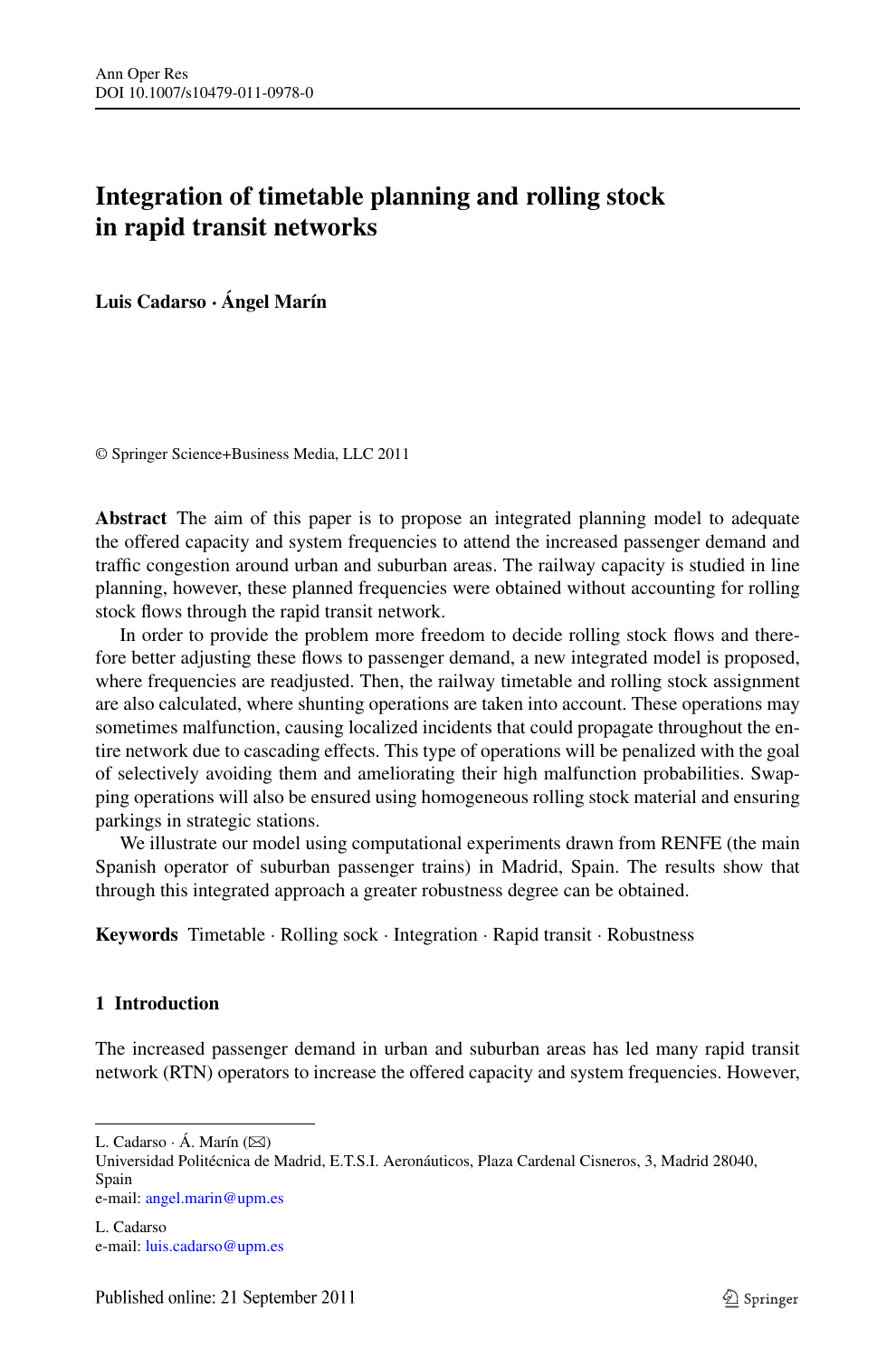this increase may produce system congestion and consequently malfunction. In this way, frequencies and capacities must be planned according to passenger demand trying to satisfy their trip requirements. In RTN frequencies are high and distances are relatively short. Although the distances are not very large, service times are high due to the large number of intermediate stops required to allow proper passenger flow.

For any railway company, its efficiency in competitive markets depends strongly on its ability to define the railway timetabling so the demand meets a train at a desirable time. The railway company must provide the trains with the adequate material and composition so they have enough capacity to passengers feel comfortable in their trips.

Planning processes related to railway systems are fields that are rich in combinatorial optimization problems. Well-known examples of these are operational planning problems such as line planning, timetabling and rolling stock assignment. However, previous planning processes have been usually solved sequentially. This issue may lead to the system to operate in an inefficient way. The integration increases the flexibility and the robustness of the railway system and also makes easier to introduce robustness to the system.

The overall railway planning problem may be summarized by the following steps: the railway network design problem, the line planning problem, the timetabling problem, the rolling stock assignment, the train routing problem, and the crew scheduling problem.

Designing a RTN, or even extending one that is already functioning, is a vital strategic subject due to the fact that it reduces the future traffic congestion, travel time and pollution. The location decisions and the maximum coverage of the demand for public network is the main goal, taking a list of potential rapid transit corridors and stations and budget into account.

The following step after designing a RTN is planning its lines (origin and destination stations, stops and frequencies), from now on called Railway Line Planning (RLP) problem, a tactical planning problem. It is the problem of designing a line system such that all travel demands are satisfied and certain objectives are met, such as maximizing the service towards the passengers or minimizing the operational costs of the railway system.

The general aim of the Railway Timetabling (RT) problem is to provide a timetable for a number of trains on a certain part of the railway network based on the RLP frequencies. One may distinguish between cyclic and noncyclic timetables. A cyclic railway system is easy to remember for passengers because trains belonging to the same line always leave, for example, at *x* : 20 and *x* : 50. The noncyclic timetable is especially relevant on RTN, where the capacity of the infrastructure is limited. Then, the railway operators request to the infrastructure manager their preferred time slots.

Given a train fleet and finding the optimal material and composition assignment to satisfy both the timetable and the demand in a dense RTN is known as the rapid transit Rolling Stock (RS) problem. Material type and composition to be assigned to each train are determined in this phase.

The train routing problem is the process of determining a sequence for each material in the train network once the material assignment for each operation is known. The goal is to obtain sequences that minimize some cost, as the propagated delay, to achieve a robust solution; a different objective might be to maximize maintenance opportunities. To achieve an efficient routing solution, we must first obtain a good RS assignment. Finally, the crew assignment is solved. The crew must be efficiently assigned to perform each obtained train sequence.

The operative planning is aimed to meet the public transport demand, which varies during the hours of a day, the day of a week, from one season to another, etc. In this work we match demand requirements updating frequencies, planning trains' departure times and assigning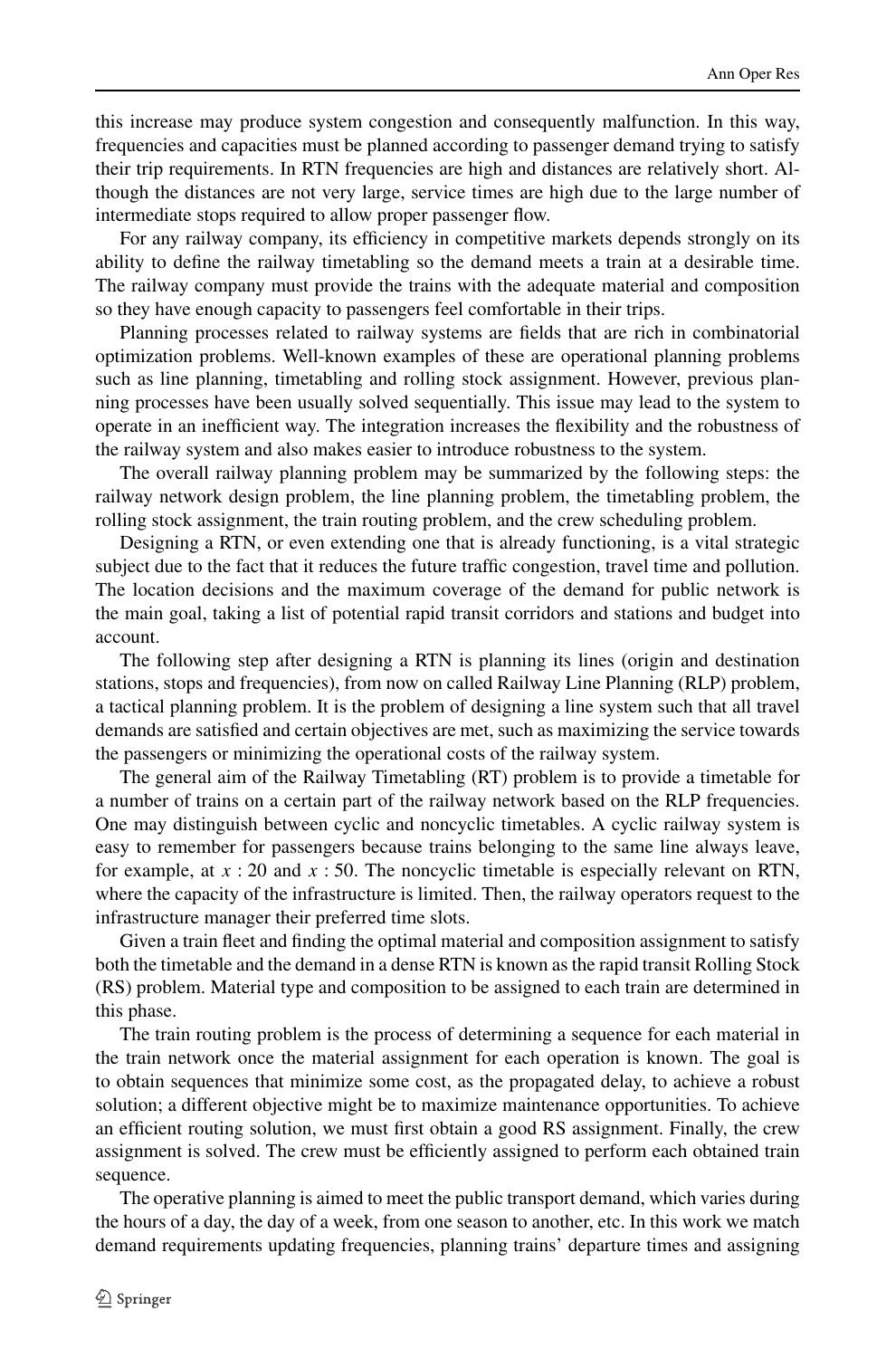RS material and compositions for a given planning period. For RENFE, the planning period is of one day, which is repeated during the working days of a week, so a periodic planning is needed where the data and the decisions must be considered in the context of a space-time network.

The planned frequencies are known from the RLP problem. However, these planned frequencies were obtained without accounting for RS flows through the RTN. In order to provide the problem more freedom to decide RS flows jointly with train scheduling and therefore better adjusting these flows to passenger demand, we impose a minimum and maximum arc frequency values based on the previous obtained frequencies during the RLP. In this way, frequencies will be readjusted providing a more efficient network operation.

The RT model makes decisions about trains departure times accounting for passenger demand during each time period. In an integrated approach, it also decides shunting schedules (empty movements and composition changes schedules). The RS model makes decisions about the RS assignment to trains and shunting in the depot stations. The integrated RT&RS problem can be stated as follows in the context of metropolitan RTN: given the expected numbers of passengers at each arc and during each period, and accounting for shunting operations' schedule design, find the optimal RT and RS assignment.

Major complicating issues are the available shunting capacities. Shunting is related to the need for RS to be parked in shunting areas when the RS is not used for traffic during offpeak hours and for those maneuvers to match train compositions during the planning period. This forces us to combine and split convoys to form trains and to consider the logistics of empty train movements in order to meet depot station capacities. However, empty trains will also be moved to ensure RS availability because RS is a very limited resource during rush hours, when the passenger demand is very high. Another complicating issue is rotation time. Rotations are the maneuvers performed at depot stations to change the direction of motion of the RS.

As stated above, shunting operations are necessary in RTN. However, these operations may sometimes be difficult to execute and they can easily malfunction, causing localized incidents that could propagate through the entire network due to cascading effects. In order to provide robustness to the problem, these operations will be penalized to selectively avoid them and their high malfunction probabilities.

This paper presents a specialized problem describing RTN. The RT&RS Model (RT&RSM) will consider the optimization of trains' departure times, material and composition assignments, empty trains and the optimal management of convoys in the depot stations, all while considering the character and capacities of these type networks.

<span id="page-2-0"></span>This paper is organized as follows. A literature overview is given in Sect. [2.](#page-2-0) We describe the problem for RTN in Sect. [3.](#page-4-0) In Sect. [4](#page-7-0), the mathematical formulation is presented in detail. Section [5](#page-12-0) contains the computational results based on a realistic cases provided by RENFE. Finally, we present our conclusions in Sect. [6](#page-20-0).

# **2 State of the art**

Caprara et al. ([2007\)](#page-22-0) provide an excellent state of art in railway optimization. They develop an introduction, a survey of available literature and a formal statement of the following problems: the RLP problem, the RT problem, the train platforming problem, the RS problem, the shunting problem and the crew planning problem.

The Railway Timetabling (RT) problem provides the train depart scheduling. There are two different possibilities when defining the RT: cyclic and non-cyclic timetables. Some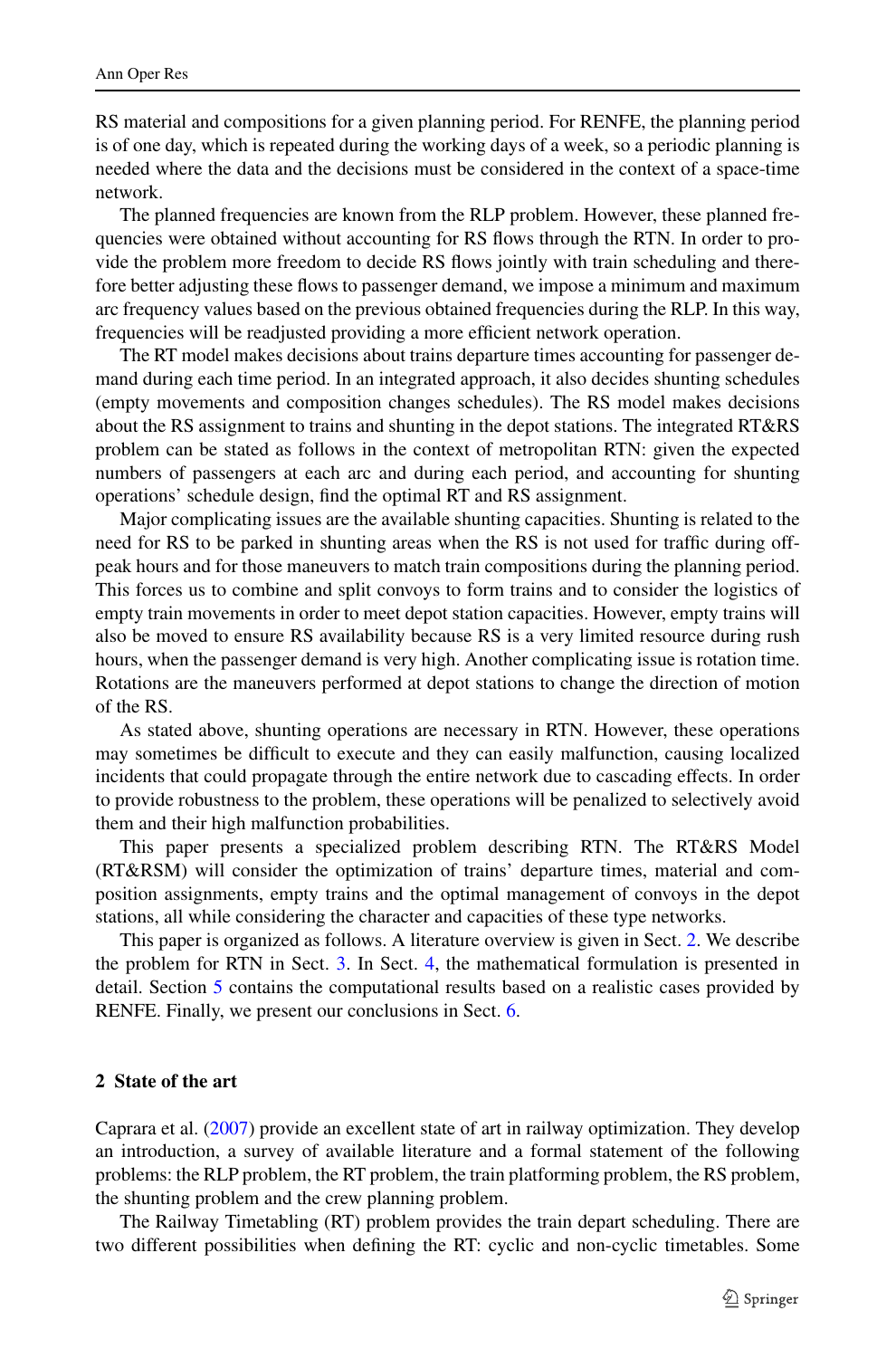references in cyclic RT are Nachtingall ([1996\)](#page-22-1), Nachtingall and Voget [\(1997\)](#page-22-2) and Kroon and Peeters ([2003\)](#page-22-3); they develop the so-called Periodic Event Scheduling Problem (PESP), based on the paper of Serafini and Ukovich [\(1989\)](#page-22-4), a set of repetitive events is scheduled under cyclic time windows constraints. They do not consider the passenger demand.

The non-cyclic RT is the common one for dense metropolitan networks. Carraresi et al. ([1996\)](#page-22-5) consider the improvement of the effectiveness of the RTN, proposing a model which minimizes passengers' total waiting time by modifying the departure time of the trips. They take as input a passenger assignment which satisfies the vehicles capacities. Brännlund et al. [\(1998](#page-21-0)) discretize the time into time slots and subdivide the line into blocks. They use constraints in order to avoid the use of the same block during the same time slot by two different trains. Caprara et al. ([2002\)](#page-21-1) define ILP models based on graph representation. They solve it by Lagrangian relaxation to drive bounds in the context of a heuristic procedure. It produces good relaxations and heuristic solutions also for large size test problems. Caprara et al. ([2006\)](#page-22-6) in the same context and methodology consider additional constraints: station capacities, prescribed timetable for a subset of trains, track out of order, etc. Cacchiani et al. ([2010\)](#page-21-2) study the problem where both passenger and freight trains are run. While the passenger trains have a prescribed timetable that cannot be changed, freight train operators send the infrastructure manager requests to insert new freight trains. The objective is to introduce as many new freight trains as possible by assigning them timetables.

Once the RT has been defined, the RS assignment must be done. An integer programming model is considered by Alfieri et al. [\(2006](#page-21-3)) to determine the RS circulation for multiple RS types on a single line and on a single day. They use the concept of a transition graph to deal with this aspect. This concept is based on the assumption that for each trip, the next trip is known a priori. The model described by Alfieri et al. ([2006\)](#page-21-3) was extended by Fioole et al. [\(2006](#page-22-7)), to include combining and splitting trains, as happens at several locations in the Dutch timetable. They use an extended set of variables to locally obtain an improved description of the convex hull of the integer solutions. Robustness is considered by counting the number of composition changes.

Maróti [\(2006](#page-22-8)) focuses on planning problems that arise at NS (the main operator of passenger trains in the Netherlands). He identifies tactical, operational and short-term rolling stock planning problems and develops operations research models for describing them. Then, he analyzes the considered models, investigates their computational complexity and proposes solution methods. The allocation of RS units to French TGV trains is studied by Ben-Khedher et al. ([1998\)](#page-21-4). The RS circulation must be adjusted to the latest demand known from the seat reservation system. Therefore, this problem contains a strong re-scheduling component. The objective is to maximize the expected profit for the company.

A locomotive and carriage assignment problem was presented by Cordeau et al. [\(2000](#page-22-9)). The authors formulate the problem as a large integer program and use Benders decomposition to solve it. In a subsequent paper by Cordeau et al. ([2001\)](#page-22-10), their model was extended by considering various aspects such as maintenance of the RS. A RS circulation problem related to the circulation of ICE train units in the German ICE network was described by Mellouli and Suhl [\(2007\)](#page-22-11). In this case, the required capacities of the trains are known a priori. Carriages and locomotives first have to be combined into train units of certain prespecified groups, and these train units then have to be routed through the network in an optimal way. Cadarso and Marín ([2011\)](#page-21-5) define a model to study suburban rapid transit RS with convoys formed by three cars of the same type. The trains may be composed of one or two convoys in a dense network to attend to asymmetric demand and scheduling.

Liebchen and Möhring ([2008\)](#page-22-12) propose to integrate vehicle scheduling into the task of periodic timetabling. They demonstrate that the modeling capabilities of the PESP are not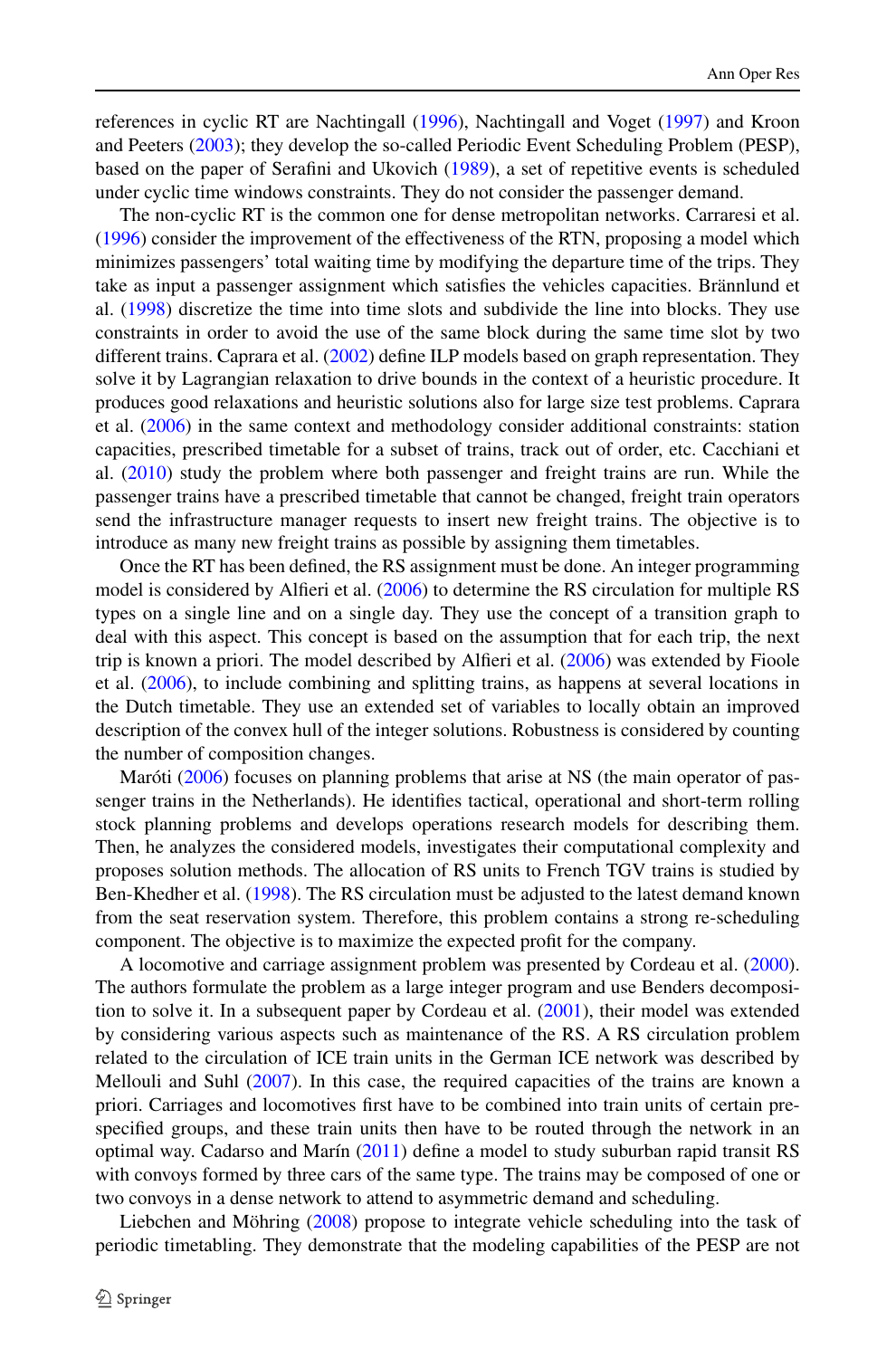limited only to periodic timetabling. They use the well-established technique of minimizing the number of vehicles required to operate a periodic timetable by penalizing waiting times of vehicles. However, they do not assign specific vehicles to trains.

# 2.1 Contributions

In the mentioned literature, the RT and RS problems are solved in a sequential manner. Our main contribution is that we integrate these planning phases in a model that decides simultaneously trains' schedules and RS material and compositions. Moreover, trains' frequencies are not fixed data. We impose minimum and maximum frequency values related to the one obtained by the RLP problem. In this way, the model recalculates frequency values in order to enable a smooth material flow through the network.

In this work, we use a non-cyclic approach for the RT problem. We use this approach because the RTN we are working on has limited RS resources and station capacities. Passenger demand is associated to arcs and time periods and the RT is developed accounting for passenger willings.

In this integration we also include shunting operations: empty movements, composition changes and rotations. As we are studying RTNs with limited resources and high frequencies, we have to account for these possibilities. The model decides their schedule and material and composition assignment.

Robustness has been introduced into the model by penalizing dangerous shunting operations and also ensuring that swapping operations are possible to perform in strategic depot stations.

<span id="page-4-0"></span>Most of the contributions mentioned above assume that the RT problem defines also trains' sequences, that is, for each train, the next train is known. However, in our approach we consider a multicommodity flow model in which commodity flows and their schedules are studied. Once these flows are known, train sequences will be determined in the routing problem.

# **3 Timetable planning and rolling stock problem in rapid transit networks**

In this section, the RT and RS problems are described in detail. First, the train supply is introduced. Next, we introduce passenger demand, and finally, we establish the concept of robustness in the problem.

# 3.1 Train supply

The railway infrastructure is described by stations and directed arcs between stations. Let *S* be the set of stations and let *A* be the set of arcs. Each arc  $a \in A$  is from departure station  $ds_a \in S$  to arrival station  $as_a \in S$ . Some stations have depots attached and at those stations it is possible to change the assignment of RS to trains.  $SC \subseteq S$  denotes the set of depot stations.

Time is discretized into a set of time intervals *T*. Each time interval  $t \in T$  represents a certain interval in time, for example from 8:00 to 8:01.

Let *L* be the set of Train Lines. They are defined by an origin and a destination, both depot stations. A train line is a passenger train traveling from a depot station to another depot station stopping at a determined number of intermediate stations. The model decides whether a train line is assigned to a departure time or not, based on the knowledge of passenger demand in each arc and period.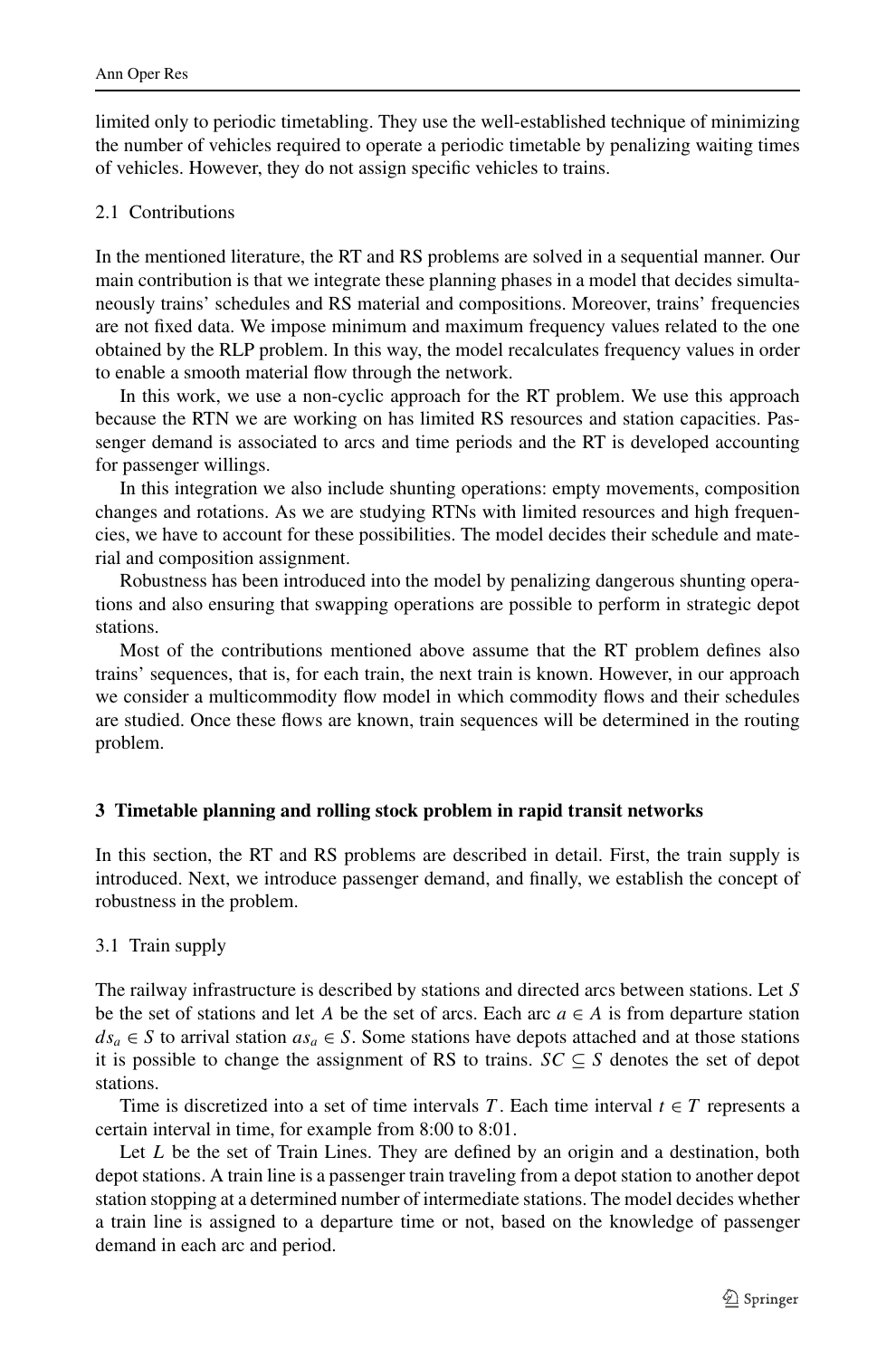Each train line  $l \in L$  starts at depot station  $SD_l \in SC$  and ends at depot station  $ED_l \in$ *SC*. For each infrastructure arc  $a \in A$  we let  $LA_a \subseteq L$  denote the set of lines that use arc *a*. The line  $l$  is of length  $km_l$  kilometers.

For safety purposes a minimum separation time is imposed between two consecutive trains using the same infrastructure, that is, the headway (in order to avoid congestion and possible incidents). Thus, the headway must be maintained everywhere. For the cases where a central station exists it will be enough to impose the headway in this station for arriving and departing trains. We mean by central station as a station through which every train line comes.

As mentioned before, different types of carriages and locomotives (which can move themselves) exist, and naturally, a carriage cannot move without a locomotive. To enable train movement, carriages are attached to locomotives of the same material. Let *M* be the set of train materials. A convoy can move in both directions and it is composed of one carriage and two locomotives. The composition assigned to a train line will be given by the number of convoys forming the train line, that is, convoys from the same material can be coupled to form longer trains or uncoupled to form shorter trains. Let *C* be the set of train compositions. For example, a train line with double composition will have two carriages (Ca) and four locomotives (Lo) in the following sequence: Lo.Ca.Lo-Lo.Ca.Lo.

Each train line *l* will have to be assigned a departure time  $t \in T$  and a RS material  $m \in M$ and composition (i.e., number of convoys)  $c \in C$ .

### 3.2 Passenger demand

A known demand must be met by a given fleet. We assume that the forecasted travel demand is represented by a given origin destination matrix. However, this data is always difficult to obtain or/and to maintain it updated and does not represent passenger willings accurately. It is usually assumed that each passenger uses a pre-specified path through the network: each passenger is supposed to travel along the shortest-distance path through the network from his/her origin to his/her destination. In this way, with the available origin destination matrix and passenger counts in the network, we can obtain a passenger flow through arcs associated to time periods approximately.

Thus, for passenger demand we use the expected number of passengers between consecutive stations during each time period given by RENFE. The expectation is based on historical data from the autumn of 2008. The first and best choice would be to include the actual passenger behavior, that is, the passenger realization through different itineraries. Although this approach would give almost the true optimum, it is very complicated to include it in the model in a realistic way due to the large number of possibilities involved in RTNs. For example, in RTNs there are a lot of passengers itineraries; including them into the model, associated with the large number of time periods makes difficult to solve the problem efficiently.

The passenger demand for this problem is treated as a passenger flow  $pf_{a,\tau}$  through each arc *a* during time period  $\tau \in TD_a$ . Let  $TD_a$  represent the time periods through which demand is counted in each arc *a*. We also include into the model the possibility of neglecting passengers from the system. That is, if passengers are not attended during the time periods they are willing to travel, they are denied.  $\tau$  is a time interval containing different time periods *t*. That is,  $\tau = [t_n, t_{n+k}]$ , where  $t_n$  represents any time period and *k* is a scalar to be defined. The scalar *k* measures the aggregation level of the passenger demand. That is, if *k* is small we are not aggregating passengers' flows and they must be attended at their desired times or they are denied from the system. If it is greater, we let the model to aggregate the demand.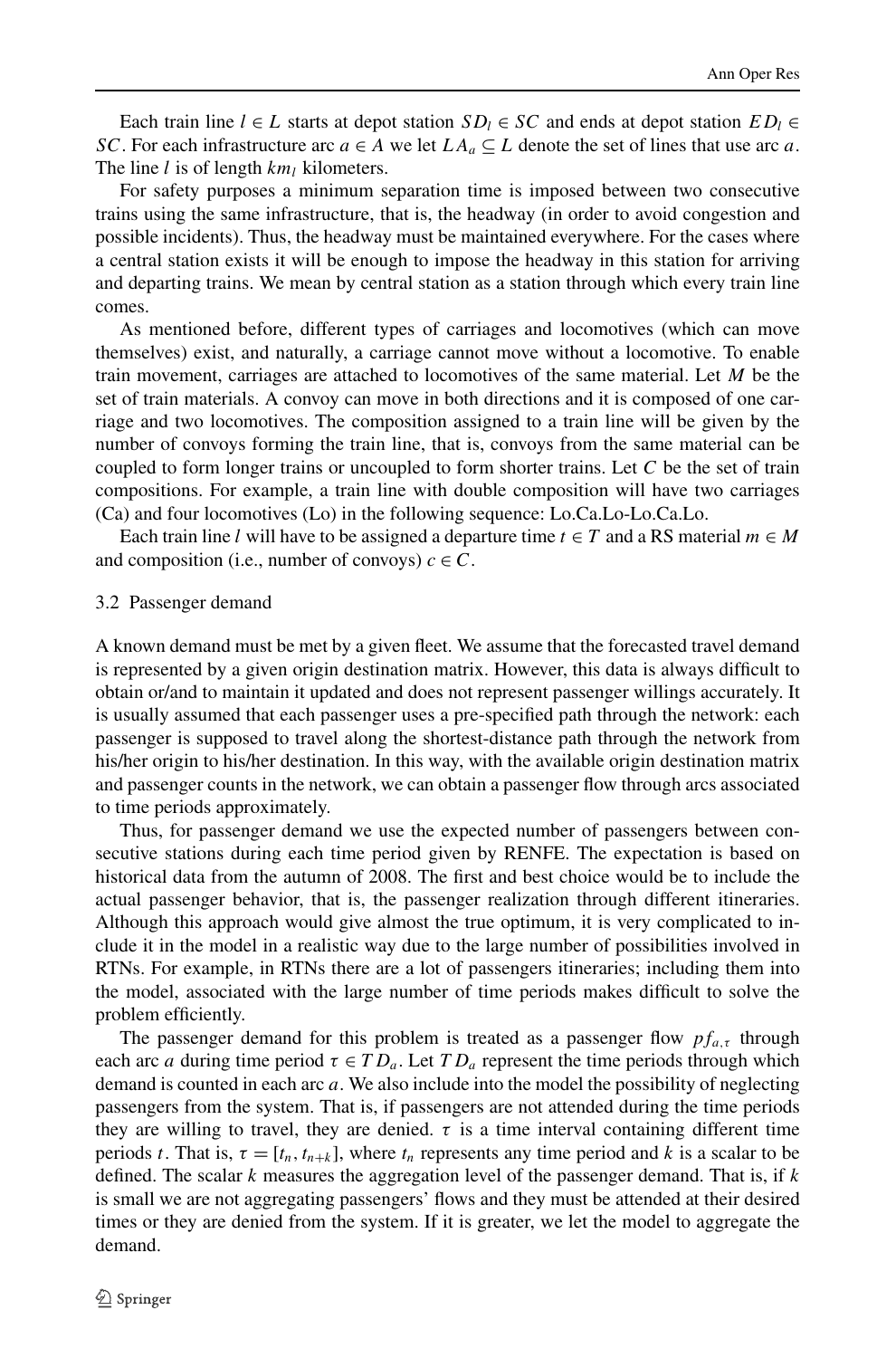We assume that passenger demand waits in the station until a train comes. If there is enough capacity, every passenger will go on the train. Otherwise, passengers must wait until the next train coming in the station during time interval  $\tau$ . If the train does not come, remaining passengers will be denied from the system. We must note that the demand is treated as a passenger flow, so in most cases, the major part of the demand will already come in the train from the previous arc.

Under the above hypothesis, the model will treat the passengers from a centralized point of view (i.e., only the operator criteria are optimized). However, since the proposed problem relates to a suburban RTN, it is obvious that every passenger will have the option to choose any other available company or transportation mode. Thus, the operator has to factor in passenger behavior to avoid losing passengers to other transportation companies.

Passenger flow is directly related with the timetable that was being used when the demand study was made. However, we use this data to change the timetable. First, we must realize that we are studying rapid transit systems where frequencies are very high, so passengers do not care so much the timetable but the frequency. In this way, according to the RLP problem we impose minimum and maximum frequency values in determined arcs of the network. Hence, the new solution will not be so far from the previous one planning arc frequencies. Moreover, a minimum separation time is imposed for every train path departing from each depot station. In this way, the offered capacity, in terms of frequency, in the new solution will be similar to the previous one and enough sparse in time.

The operator will always try to offer comfortable capacity in each train line. It is obvious that when more capacity is offered, more passengers will travel comfortably. However, offering more capacity increases operating costs dramatically. Therefore, the composition assigned to each train line will be a tradeoff between the operating costs and the passengers' comfort level.

For each convoy formed by one material type *m*, the passenger capacity is known. There is a fixed seating passenger capacity and a variable standing passenger capacity. Multiple possibilities arise when considering the standing passenger capacity. The aim is to obtain adequate passenger capacity for every train path. This may be obtained with different configurations for standing passengers. We define comfortable capacity as the full seating capacity and fewer than 3 pax/ $m<sup>2</sup>$  standing. If this capacity is exceeded, the passengers above this level are deemed passengers in excess. If the density of standing passengers is between 3 and 4 pax*/*m2, each passenger in excess represents a moderate penalty, because the operator would like to obtain 3.5 pax/m<sup>2</sup>. If the density of standing passengers exceeds 4 pax/m<sup>2</sup>, passengers in excess are highly penalized because this situation is deemed very uncomfortable.

### 3.3 Robustness

Railway planning is currently divided into several optimization steps from first strategic decisions to daily operations. It is well known that disintegrated planning produce optimal solutions for each stage but non-optimal global solutions. We integrate, so far separately considered, key planning stages (railway timetabling and rolling stock planning), and we carry on the research on integrating robustness into railway planning. That is, robustness is in part achieved by integrating different planning phases, because in our case the RS assignment and shunting operations depend strongly on RT, so a greater robustness degree can be achieved with the proposed combined approach.

The general meaning of the integration is as follows: consider two consecutive planning stages. In order to obtain a high-quality solution in the second stage, some *slack* must be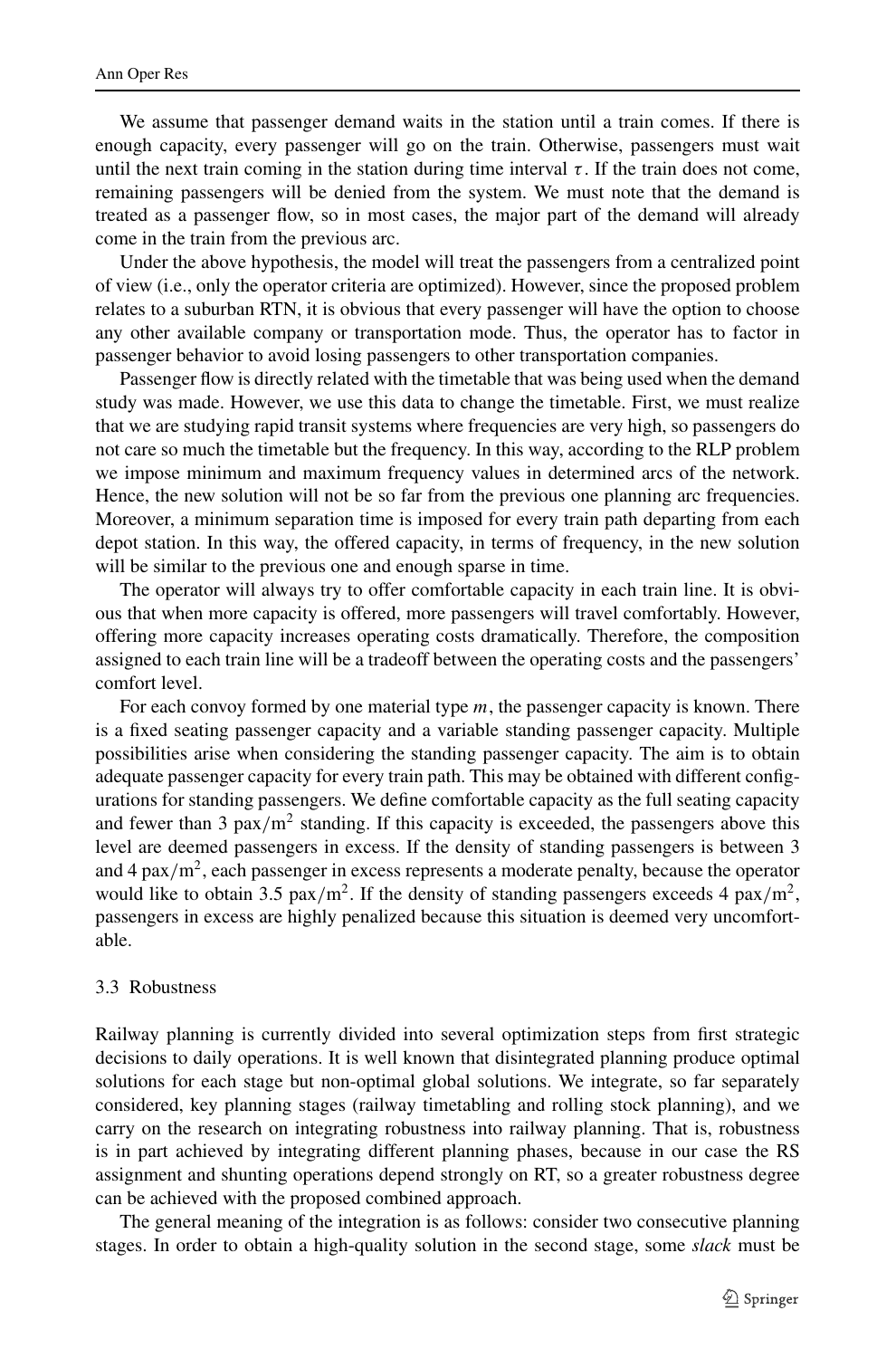introduced in the first stage. In the same way, a robust solution adds *slack* to safeguard against data perturbation. This slack may provide a *smooth interface* between subsequent planning stages. This becomes a connexion between robustness and integration.

Robustness is also introduced penalizing composition changes and empty movements. When a composition change is performed, multiple failures can occur, forcing the train to be parked for a long time and causing an incident. The mechanical system used to perform a composition change is automatic, but it sometimes fails and requires extra time to enact the change. Moreover, during composition changes, the brakes' pneumatic circuit must be joined or separated depending on the performed operation. This is always a difficult and complicating issue, and human resources are required to perform it. Above all, composition change times are overestimated to account for the effects mentioned above and to try to introduce robustness into the system. Finally, if a malfunction has occurred it must be contained to avoid cascading effects. Containment of cascading effects is easier if the incident occurs during off-peak hours when more RS material is available at the depot station and other material can depart from the station to attend to as much of the demand as possible. In our model, this is treated by harshly penalizing composition changes during rush hours (see coefficient  $\vartheta_{s,t}$ , which depends on the station *s* and the time period *t*).

Similarly, empty movements during rush hours complicate network operation because they use the same infrastructure as commercial train services. In addition, they obviously require human resources. Although human resources are always available at depot stations to perform composition changes and empty movements, it is better to keep these resources in the depot station to alleviate possible incidents during rush hours. Therefore, empty movements during rush hours are also heavily penalized. It is also better to avoid (if possible) empty movements to destination depot stations with time-dependent capacities (i.e., stations that are shared with different lines). This idea is represented by the  $\theta_{s,s',t}$  coefficient, which penalizes empty movements between depot stations  $s, s'$  within departure time period  $t$ .

Finally, the system is made more robust by assigning only one material type per line (i.e., for every train service operating the same line, the material must be equal). This constraint allows for all material on one line to be swapped between different train services at depot stations serving that line. Thus, there will be more opportunities to swap train services if an incident occurs, and the propagation of the incident can be mitigated easily.

<span id="page-7-0"></span>In order to ensure that at least one swapping operation is always possible at both edges of train lines, we mandate the model to provide solutions with free parkings in depot stations at lines' extremes. In this way, the obtained solution will be more resistant to possible delays because they may be alleviated by swapping trains.

### **4 The timetable planning and rolling stock model**

In this section the RT&RSM integrated formulation is presented. It is based on the formulation presented by Cadarso and Marín ([2011\)](#page-21-5), where the RS assignment was done to a known schedule. Then, the main difference with respect to the cited work is that the timetable is a variable in the problem. That is, given train lines departure times must be determined. In order to match infrastructure manager requirements, headway constraints must be used to ensure a minimum separation time between trains using the same infrastructure. Moreover, frequency values are not fixed. For some arcs this value is upper and lower bounded in order to provide a desired service level. Another important difference is the demand treatment. Passenger flows associated to arcs and time periods are well known. Different demand aggregation levels may be studied with this new formulation depending on the value of the scalar *k*.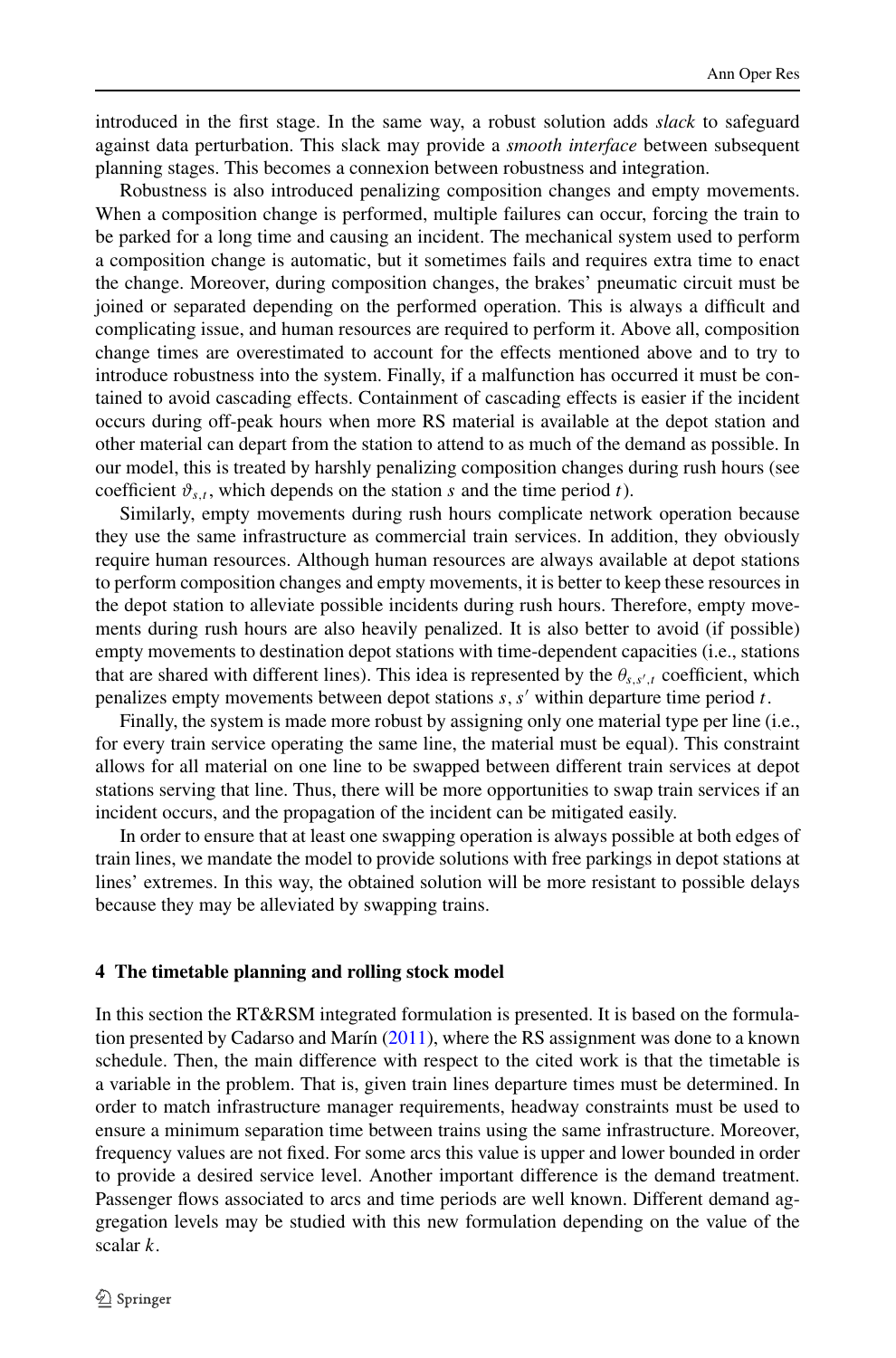This model formulation is based on the assumption of that an unique mode of transport exists. Thus, if the offered capacity is not enough, the demand will be neglected assuming that it will use another mode of transport. However, choosing the demand value according to the operator database we can assume that almost the whole demand will use the RTN under the above explained assumptions.

# 4.1 Sets

- *S* is the set of stations.
- $\overline{C}$  ≤ *S* denotes the set of depot stations.
- *A* is the set of arcs. The arcs represent the infrastructure. Each arc *a* ∈ *A* is from departure station  $ds_a \in S$  to arrival station  $as_a \in S$ .
- *L* set of train lines defined by departure depot station, arrival depot station and every intermediate arc.
- $LA<sub>a</sub> ⊂ L$  is the set of train lines containing arc *a*.
- $-$  *T* is the set of time periods. A time period  $t \in T$  represents a certain interval in time, for example from 8:00 to 8:01. *τ* represents a time interval grouping *k* different time periods *t*:  $\tau = [t_n, t_{n+k}]$ , where  $t_n$  represents a determined time period.
- $-TD_a \subseteq T$  is the set of time intervals through which the demand is counted in each arc *a*.
- *M* is the material set.
- *C* is the composition set.
- $-CT \subseteq T$  is the set of time intervals where the trains are counted.
- *LM,LO*: set of train lines *l* going in one sense of the line; set of train lines going in the opposite sense of movement.
- $-LCS<sub>l,t</sub>$ : set of time periods during which train line *l* departs from the origin such that it is coming through central station during time period *t*.
- *LATl,a,τ* : set of time periods during which train line *l* departs from its origin such that it is coming through arc *a* during *τ* .
- *LAs*: set of train lines arriving in depot station *s*.
- *LDs*: set of train lines departing from depot station *s*.
- *AMF*: set of arcs *a* with a bounded frequency.

# 4.2 Cost parameters

We consider the following cost parameters in the objective function:

- $-c_{l,t}^{m,c}$  is the operating cost for train line *l* departing during time period *t* with material  $m \in M$  and composition  $c \in C$ .
- $-$  *ec*<sub>*m,c*</sub> is the empty movement operating cost per kilometer with material  $m \in M$  and composition  $c \in C$ .
- $-\theta_{s,s',t}$  is a penalty value for empty movements between stations *s*, *s'* departing during time period *t*.
- $\vartheta_{s,t}$  is the cost of performing a composition change in depot station *s* during time period *t*. This cost may be increased in order to penalize composition changes in some stations during certain time periods.
- *epc*<sup>3</sup>−<sup>4</sup> *a,τ* is the penalty per passenger in excess between 3 and 4 pax*/*m<sup>2</sup> in arc *a* during time period  $\tau \in TD_a$ .
- $-$  *ep* $c_{a,\tau}^{4-\mu p}$  is the penalty per passenger in excess above 4 pax/m<sup>2</sup> in arc *a* during time period  $\tau \in TD_a$ .
- *upca,τ* is the penalty per unattended passenger in arc *a* during time period *τ* .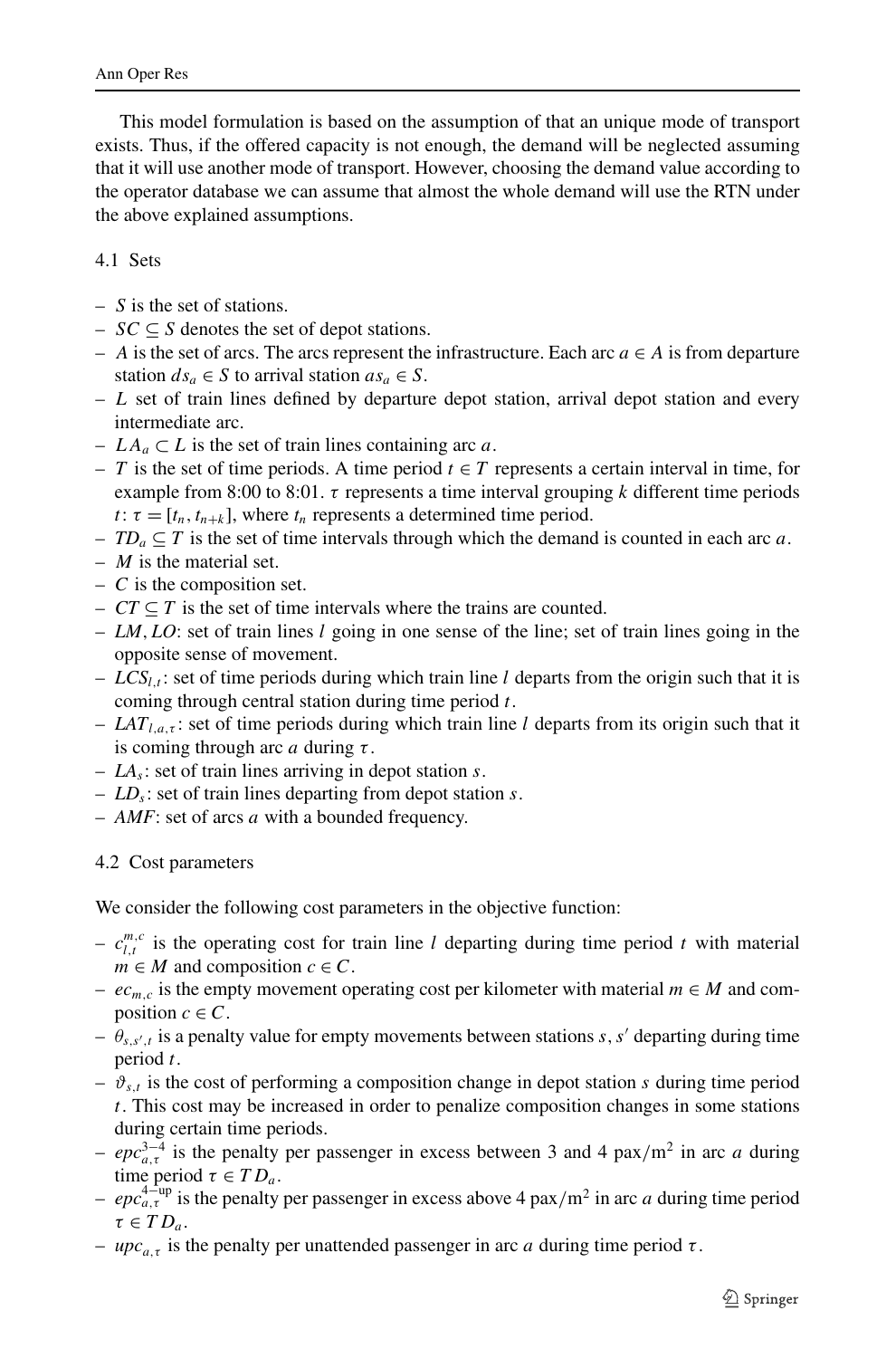- *ic<sup>m</sup>* is the investment or leasing cost for a unit of material *m* ∈ *M*.
- $km_{s,s'}$  is the distance in kilometers from *s* to *s'*.

# 4.3 Other parameters

- *pfa,τ* passenger flow through arc *a* during time period *τ* .
- $q_{m,c}^{3-down}$ ,  $q_{m,c}^{3-4}$ ,  $q_{m,c}^{4-up}$  passenger capacity of material *m* ∈ *M* and composition *c* ∈ *C* for different capacities: below 3 pax/m<sup>2</sup>, between 3 and 4 pax/m<sup>2</sup> and above 4 pax/m<sup>2</sup>, respectively.
- $-\chi_m$  is the fleet size for each material m, i.e. The maximum number of trains that may run at the same time.
- $f_a$  minimum frequency in arc *a*.
- $-\overline{f}_a$  maximum frequency in arc *a*.
- $-$  *tt<sub>l</sub>* trip time for train line *l*.
- *st* separation time between two consecutive trains.
- *rs* rotation time in depot station *s*.
- *es* coupling time in depot station *s*.
- *ds* uncoupling time in depot station *s*.
- $o_c$  number of convoys in composition *c*.
- $t_i, t_f$  initial and ending time periods in the planning period.
- *caps,t* capacity of depot station *s* during time period *t*.
- $-\beta_{l,t',t} = 1$ , if train line *l*, which departed during time period *t'*, is still rolling during time period  $t$ ; = 0, otherwise.
- $-\gamma_{s,t',t} = 1$ , if a rotation performed in depot station *s*, which finishes during time period *t'*, was being performed during time period  $t$ ; = 0, otherwise.
- $-\xi_{s,s',t',t} = 1$ , if an empty movement performed between depot stations *s*, *s'*, which started during time period  $t'$ , is still being performed during time period  $t$ ; = 0, otherwise.
- $-\mu_{s,t',t} = 1$ , if a composition change performed in depot stations *s*, which started during time period  $t'$ , is still being performed during time period  $t$ ; = 0, otherwise.

# 4.4 Variables

The following variables are used in the model:

- $x_{l,t}^{m,c}$ : binary variable. = 1, if train line  $l \in L$  is assigned to departure time  $t \in T$  using composition  $c \in C$  and material  $m \in M$ ; = 0, otherwise.
- $= em^{m,c}_{s,s',t}$ : binary variable.  $= 1$ , if an empty movement is performed between stations *s* and *s'* departing during time period *t* with material *m* and composition  $c$ ; = 0, otherwise.
- $-\epsilon_{s,t}^{m,c}$ : binary variable. = 1, if a coupling operation is performed in station *s* starting during time period *t* with material *m* and composition  $c$ ; = 0, otherwise.
- $-\delta \epsilon_{s,t}^{m,c}$ : binary variable. = 1, if an uncoupling operation is performed in station *s* starting during time period *t* with material *m* and composition  $c$ ; = 0, otherwise.
- $-\rho_{s,t}^{m,c}$ : binary variable. = 1, if a rotation operation is performed in station *s* finishing during time period *t* with material *m* and composition  $c$ ; = 0, otherwise.
- $-yt_{s,t}^{m,c}$ : integer variable. It denotes the train inventory in depot station *s* during time period *t* of material and composition *m,c*.
- *h*<sup>3</sup>−<sup>4</sup> *a,τ* : positive variable. It denotes the number of passengers in excess between 3 and  $4 \text{ pax/m}^2$  in arc *a* during time period  $\tau \in TD_a$ .
- $h_{a,\tau}^{4-\text{up}}$ : positive variable. It denotes the number of passengers in excess above 4 pax/m<sup>2</sup> in arc *a* during time period  $\tau \in TD_a$ .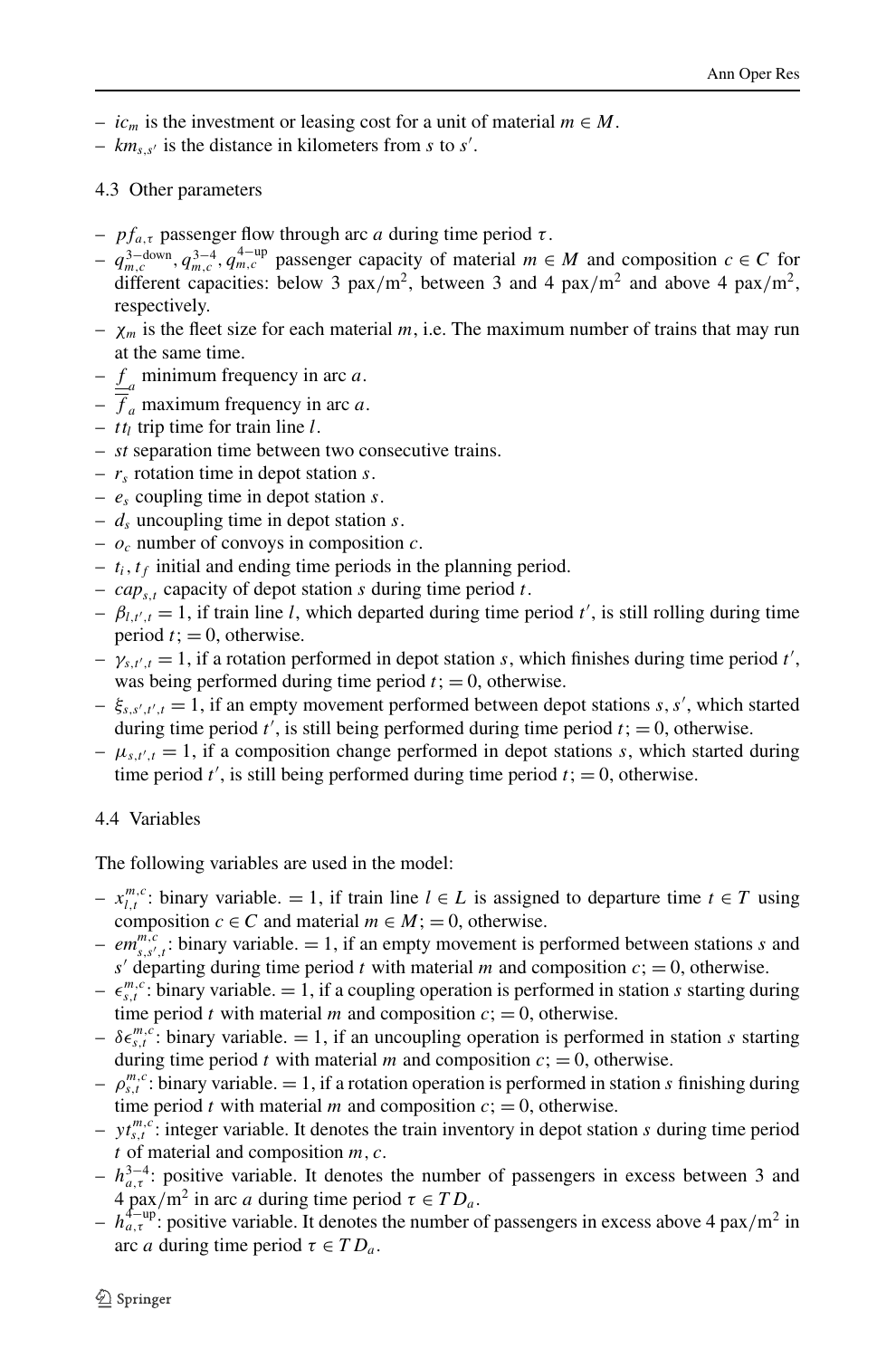- $-dp_{a,\tau}$ : positive variable. It denotes the number of disrupted passengers in arc *a* during time period *τ* .
- $-$  *yn<sub>m</sub>*: integer variable. It denotes the number of convoys of material *m* to buy or borrow from other lines.

In the following subsections we introduce the Timetable Planning and Rolling Stock Model (TTP&RSM) formulation.

4.5 Objective Function

$$
\min \sum_{l \in L} \sum_{t \in T} \sum_{m \in M} \sum_{c \in C} c_{l,t}^{m,c} x_{l,t}^{m,c} + \sum_{s,s' \in SC} \sum_{t \in T} \sum_{m \in M} \sum_{c \in C} \theta_{s,s',t} e c_{m,c} k m_{s,s'} e m_{s,s',t}^{m,c} \n+ \sum_{s \in SC} \sum_{t \in T} \sum_{m \in M} \sum_{c \in C} \vartheta_{s,t} (\epsilon_{s,t}^{m,c} + \delta \epsilon_{s,t}^{m,c}) + \sum_{m \in M} i c_m y n_m + \sum_{a \in A} \sum_{\tau \in TD_a} e p c_{a,\tau}^{3-4} h_{a,\tau}^{3-4} \n+ \sum_{a \in A} \sum_{\tau \in TD_a} e p c_{a,\tau}^{4-\text{up}} h_{a,\tau}^{4-\text{up}} + \sum_{a \in A} \sum_{\tau \in TD_a} u p c_{a,\tau} dp_{a,\tau}
$$

In the objective function the following terms have been considered, every one representing an economic penalization:

- operating cost for every line with a determined material and composition,
- operating costs for empty movements,
- cost of performing composition changes,
- investment or leasing cost in new material,
- penalty for passengers in excess of comfortable capacity and,
- penalty for unattended passengers.

4.6 Service constraints

<span id="page-10-3"></span><span id="page-10-2"></span><span id="page-10-1"></span><span id="page-10-0"></span>
$$
\sum_{l \in L_{A_a}} \sum_{t \in T} \sum_{m \in M} \sum_{c \in C} x_{l,t}^{m,c} \ge \underline{f}_a \qquad \forall a \in AMF \tag{1}
$$

$$
\sum_{l \in LA_a} \sum_{t \in T} \sum_{m \in M} \sum_{c \in C} x_{l,t}^{m,c} \le \overline{f}_a \qquad \forall a \in AMF
$$
 (2)

$$
\sum_{\substack{t2 \in T:\\t2 \le t, t2 \le t+st}} \sum_{l \in LM} \sum_{t1 \in LCS_{l, t2}} \sum_{m \in M} \sum_{c \in C} x_{l, t1}^{m, c} \le 1 \quad \forall t \in T
$$
\n(3)

$$
\sum_{\substack{t2 \in T:\\2 \ge t, t2 \le t+st}} \sum_{l \in LO} \sum_{t1 \in LCS_{l,t2}} \sum_{m \in M} \sum_{c \in C} x_{l,t1}^{m,c} \le 1 \quad \forall t \in T
$$
 (4)

Constraints [\(1](#page-10-0)) ensure that a minimum frequency is offered in some arcs. The maximum frequency value for the arcs is imposed by constraints [\(2](#page-10-1)). Constraints ([3\)](#page-10-2) ensure that the headway is maintained in one of the senses of movement of the RTN infrastructure, that is, we only account for the set of train lines going in that sense  $(LM)$ . Similarly, constraints ([4\)](#page-10-3) ensure the headway for the set of train lines in the other sense of movement (*LO*). For each train line *l* and its possible time *t*2 during which it is coming through central station we account for its departure time from the origin  $(LCS<sub>L12</sub>)$ ; then we add every train line coming through this station between a time instance  $t$  and the time instance  $t + st$  and we obey it to be equal or lower to 1.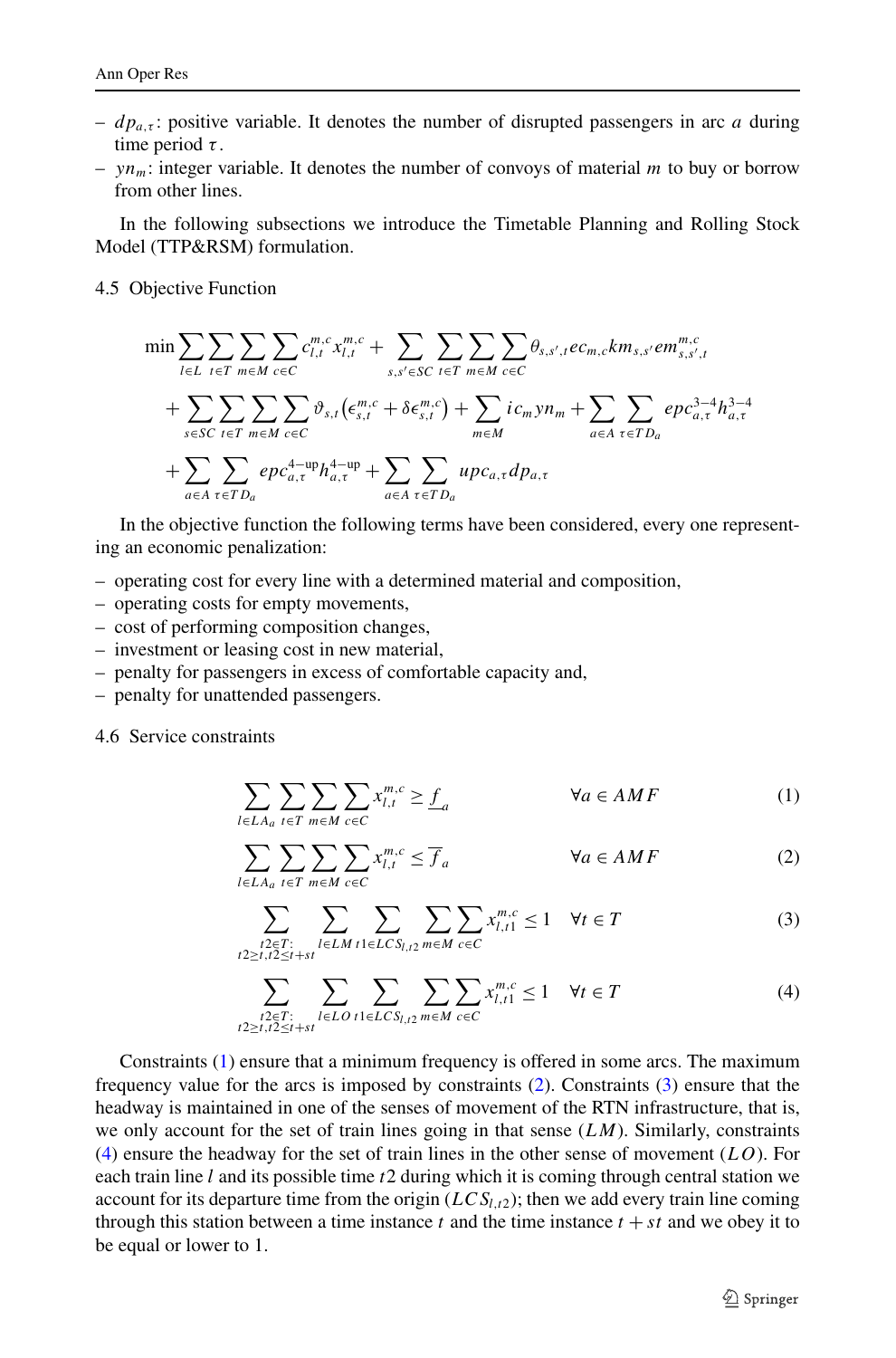#### 4.7 Passenger constraints

<span id="page-11-2"></span><span id="page-11-1"></span><span id="page-11-0"></span>
$$
\sum_{l \in LA_a} \sum_{t \in LAT_{l,a,\tau}} \sum_{m \in M} \sum_{c \in C} q_{m,c}^{3-\text{down}} x_{l,t}^{m,c} \geq p f_{a,\tau} - h_{a,\tau}^{3-4} - h_{a,\tau}^{4-\text{up}} - dp_{a,\tau}
$$

$$
\forall a \in A, \tau \in TD_a
$$
\n
$$
\sum_{\tau \in \mathcal{F}} \sum_{\tau \in \mathcal{F}} \sum_{a \in \mathcal{A}} \sum_{\tau \in \mathcal{F}} (-a^{3-4} - a^{3-\text{down}}) \mathbf{x}^{m,c} > h^{3-4} \quad \forall a \in A \ \tau \in TD
$$
\n
$$
(6)
$$

$$
\sum_{l \in LA_a} \sum_{t \in LAT_{l,a,\tau}} \sum_{m \in M} \sum_{c \in C} (q_{m,c}^{3-4} - q_{m,c}^{3-\text{down}}) x_{l,t}^{m,c} \ge h_{a,\tau}^{3-4} \quad \forall a \in A, \tau \in TD_a \tag{6}
$$

$$
\sum_{l \in LA_a} \sum_{t \in LAT_{l,a,\tau}} \sum_{m \in M} \sum_{c \in C} (q_{m,c}^{4-\text{up}} - q_{m,c}^{3-4}) x_{l,t}^{m,c} \ge h_{a,\tau}^{4-\text{up}} \qquad \forall a \in A, \tau \in TD_a \tag{7}
$$

Passenger capacity constraints [\(5\)](#page-11-0) ensure that for each arc  $a \in A$  and each time interval  $\tau \in TD_a$ , the capacity of the train lines is enough to accommodate the passenger demand *pf<sub>a,τ</sub>* minus the passengers that are in excess (denoted by variables  $h_{a,\tau}^{3-4}$ ,  $h_{a,\tau}^{4-\text{up}}$ ) or unattended (denoted by variable  $dp_{a,\tau}$ ). The available capacity is the add of all possible train lines that will come trough arc  $a$  and during each time interval  $\tau$ . This information is in  $LAT_{l,a,\tau}$ , where for each pair  $(a, \tau)$  and train line *l*, we have the departure time during which it departed from its origin.

Passenger in excess of comfortable capacity constraints  $(6)$  $(6)$ – $(7)$  $(7)$  $(7)$  ensure that passengers in excess are bounded by the different available capacities.

#### 4.8 Rolling stock constraints

<span id="page-11-4"></span><span id="page-11-3"></span>
$$
y t_{s,t-1}^{m,c} + \sum_{l \in LA_s} x_{l,t-tl_l}^{m,c} + o_{c-1} \cdot \epsilon_{s,t-e_s}^{m,c-1} + o_{c+1} \cdot \delta \epsilon_{s,t-d_s}^{m,c+1} + \rho_{s,t}^{m,c} + \sum_{s' \in SC} e m_{s',s,t-e_{s',s}}^{m,c}
$$
  
=  $y t_{s,t}^{m,c} + \sum_{l \in LD_s} x_{l,t}^{m,c} + o_{c+1} \cdot \epsilon_{s,t}^{m,c} + o_{c-1} \cdot \delta \epsilon_{s,t}^{m,c} + \rho_{s,t+r_s}^{m,c} + \sum_{s' \in SC} e m_{s,s',t}^{m,c}$   

$$
\forall s \in SC \ t \in T \ m \in M \ c \in C
$$
 (8)

$$
v_3 \in \mathcal{D}\mathcal{C}, t \in \mathcal{I}, m \in \mathcal{M}, t \in \mathcal{C}
$$
\n
$$
(0)
$$

$$
\sum_{l \in LD_s} x_{l,t}^{m,c} = \rho_{s,t}^{m,c} + \epsilon_{s,t-e_s}^{m,c-1} + \delta \epsilon_{s,t-d_s}^{m,c+1} \quad \forall s \in SC, t \in T, m \in M, c \in C
$$
\n
$$
\sum_{s \in SC} \sum_{c \in C} o_c \cdot y_{s,t}^{m,c} + \sum_{l \in L} \sum_{t' \in T} \sum_{c \in C} o(c) \beta_{l,t',t} x_{l,t'}^{m,c}
$$
\n
$$
+ \sum_{s \in SC} \sum_{t' \in T} \sum_{c \in C} o_c \cdot \gamma_{s,t',t} \cdot \rho_{s,t'}^{m,c} + \sum_{s,s' \in SC} \sum_{t' \in T} \sum_{c \in C} o_c \cdot \xi_{s,s',t',t} \cdot em_{s,s',t'}^{m,c}
$$
\n(9)

<span id="page-11-7"></span><span id="page-11-6"></span><span id="page-11-5"></span>
$$
+\sum_{s\in SC}\sum_{t'\in T}\sum_{c\in C}\mu_{s,t',t}(o_{c+1}\cdot\epsilon_{s,t'}^{m,c}+o_c\cdot\delta\epsilon_{s,t'}^{m,c})
$$
  

$$
\leq \chi_m + \chi n_m \quad \forall m\in M, t\in CT
$$
 (10)

$$
\sum_{m \in M} \sum_{c \in C} o_c \cdot y t_{s,t}^{m,c} + \sum_{t' \in T} \sum_{m \in M} \sum_{c \in C} \mu_{s,t',t} (o_{c+1} \epsilon_{s,t'}^{m,c} + o_c \delta \epsilon_{s,t'}^{m,c}) \n+ \sum_{t' \in T} \sum_{m \in M} \sum_{c \in C} o_c \cdot \gamma_{s,t',t} \cdot \rho_{s,t'}^{m,c} \le cap_{s,t} \quad \forall s \in SC, t \in T
$$
\n(11)

$$
yt_{s,t_i}^{m,c} = yt_{s,t_f}^{m,c} \quad \forall s \in SC, m, c \in M, C
$$
\n
$$
(12)
$$

 $\mathcal{D}$  Springer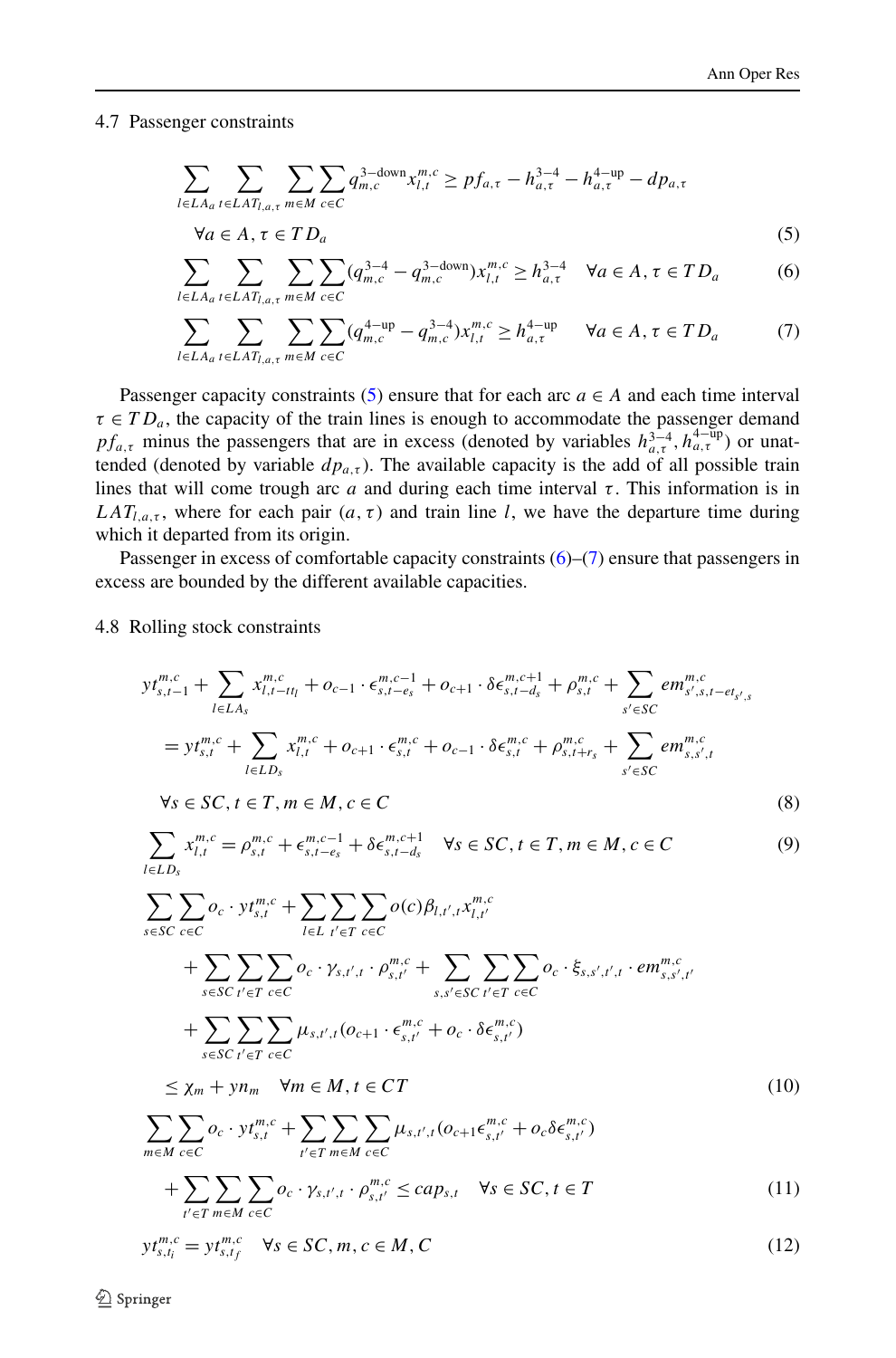Material and composition conservation constraints ([8](#page-11-3)) ensure the convoys flow balance. These constraints ensure that the train number for every station and material at period  $t - 1$ , plus the arriving trains, minus the departing ones is equal to the train number at period *t*.

Rotation and departure constraints [\(9\)](#page-11-4) ensure that a rotation is performed before each train service departure.

In order to avoid that some of the time (i.e.,  $t - t_1, t - e_s, t + r_s$ ) is outside set *T*, some variables are fixed to 0 in the mathematical program. This situation affects to constraints ([8](#page-11-3)) and [\(9\)](#page-11-4).

Fleet capacity constraints [\(10\)](#page-11-5) ensure that the number of trains used during time  $t \in T$  is limited by the size of the fleet. Note that these constraints count the running trains and those ones in depot stations. The variable  $yn_m$  specifies the additional trains to borrow from other lines at high cost.

Depot capacity constraints  $(11)$  $(11)$  $(11)$  ensure that station capacity is not overpassed. They account for parked and shunting material.

Trains initial and final constraints [\(12\)](#page-11-7) denote that the number of convoys and compositions available in the stations at the beginning and end of the planning period are equal.

4.9 Variable domain

| $x_{l,t}^{m,c} \in \{0, 1\}$<br>(13)<br>$\forall l \in L, t \in T, m \in M, c \in C$ |  |  |
|--------------------------------------------------------------------------------------|--|--|
|--------------------------------------------------------------------------------------|--|--|

$$
em_{s,s',t}^{m,c} \in \{0,1\} \quad \forall s,s' \in SC, \ t \in T, \ m \in M, \ c \in C
$$
 (14)

$$
\epsilon_{s,t}^{m,c} \in \{0,1\} \qquad \forall s \in SC, \ t \in T, \ m \in M, \ c \in C \tag{15}
$$

$$
\delta \epsilon_{s,t}^{m,c} \in \{0, 1\} \qquad \forall s \in SC, \ t \in T, \ m \in M, c \in C \tag{16}
$$

$$
\rho_{s,t}^{m,c} \in \{0, 1\} \qquad \forall s \in SC, \ t \in T, \ m \in M, c \in C \tag{17}
$$

$$
yt_{s,t}^{m,c} \in Z^+ \qquad \forall s \in SC, \ t \in T, \ m \in M, c \in C \tag{18}
$$

$$
h_{a,\tau}^{3-4} \in R^+ \qquad \forall a \in A, \ \tau \in TD_a \tag{19}
$$

$$
h_{a,\tau}^{4-\text{up}} \in R^+ \qquad \forall a \in A, \ \tau \in TD_a \tag{20}
$$

$$
dp_{a,\tau} \in R^+ \qquad \forall a \in A, \ \tau \in TD_a \tag{21}
$$

$$
yn_m \in Z^+ \qquad \forall m \in M \tag{22}
$$

### <span id="page-12-0"></span>**5 Computational experiments**

### 5.1 Introduction

All of our computational experience is for realistic cases drawn from RENFE's regional network in Madrid, also known as "Cercanías Madrid" (Fig. [1](#page-13-0)). This network is composed of 10 different lines with almost 100 stations. All data are from the year 2008. Approximately one million passengers use "Cercanías Madrid" every day.

The network presented in this study case (Fig. [1](#page-13-0)) is characterized by its modular structure. That is, in real life it is separated into different and independent modules for operating purposes. Every module has its own infrastructure (stations, depot stations, sections, etc.). In this way, the RS material cannot be easily transferred from one module to another; it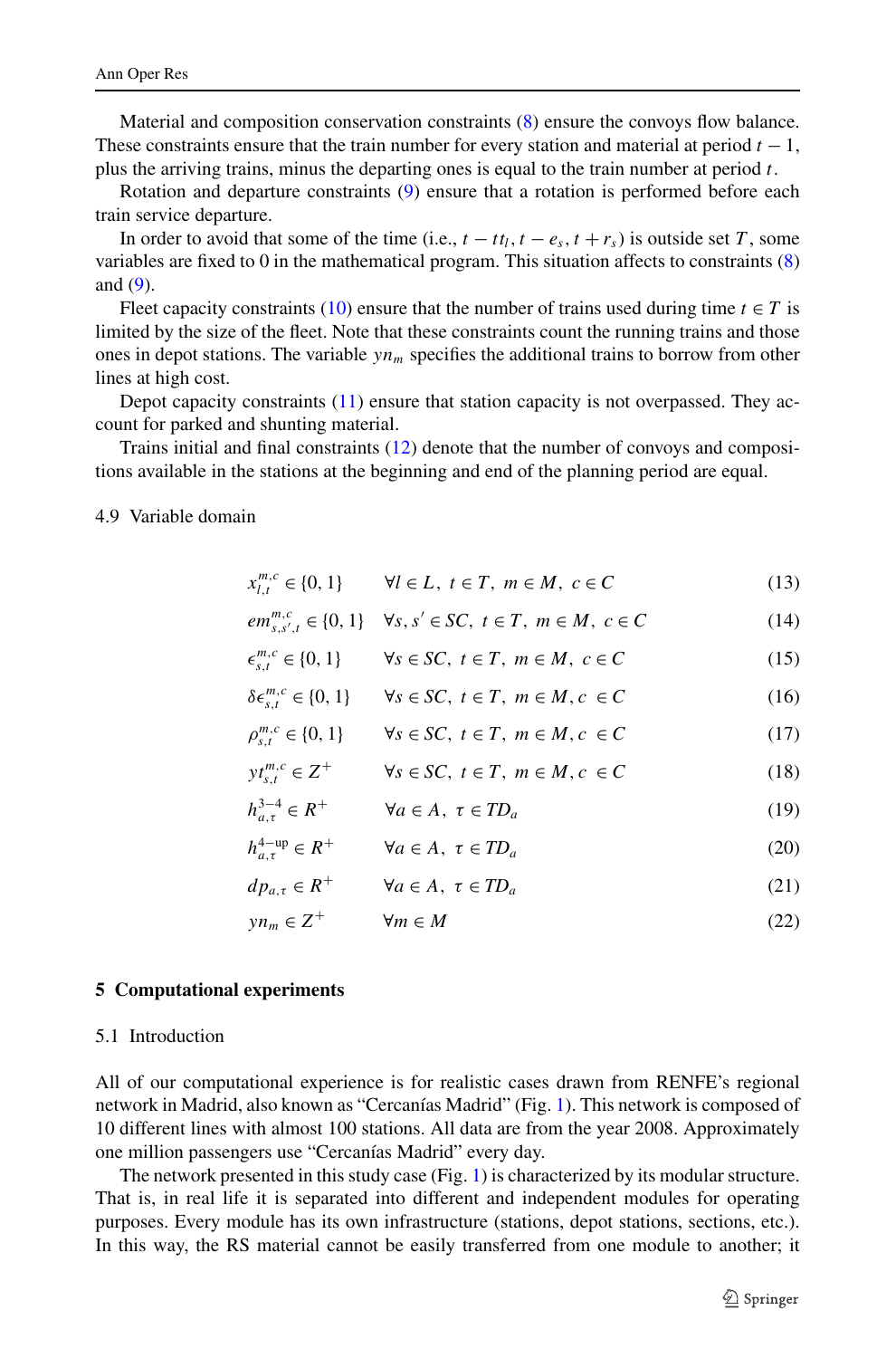

<span id="page-13-0"></span>**Fig. 1** RENFE Cercanías Madrid rapid transit network

can be done, but extra human resources and time are needed to accomplish it; these extra resources are represented by the leasing cost in the objective function.

The capacity assigned to each module is decided jointly with the infrastructure manager during the RT phase. That is, the operator designs a planning with given capacities. This planning is presented to the infrastructure manager and the planning may be accepted or rejected. If it is rejected the timetable must be updated in order to match the infrastructure manager's willings. Thus, the operator faces an iterative process to develop the RT and therefore the RS assignment.

Our runs were performed on a Personal Computer with an Intel Core2 Quad Q9950 CPU at 2.83 GHz and 8GB of RAM, running under Windows 7 64Bit, and our programs were implemented in GAMS/Cplex 11.1.

# *5.1.1 Line C5*

Line C5 has 23 stations and 4 depot stations: Mostoles el Soto, Atocha, Fuenlabrada and Humanes. Inside this line we consider the possibility of attending 10 different train lines. These train lines are defined by their initial and final depot stations and every station they come through. They are shown in Table [1.](#page-14-0) In the first column the line number is shown, in the second one the departure depot station and in the last one the arrival depot station.

There is one material type available (m1), and the trains can be of simple (one convoy) or double (two convoys) composition. The convoys for the material in Line C5 have definite characteristics, as shown in Table [2.](#page-14-1) The train capacity is divided into seated and standing passengers. The number of seats is fixed, and a density value is defined for standing passengers. In every convoy, for example, for a density of 3 pax*/*m<sup>2</sup> we would have 240 fixed seats plus 261 standing passengers (i.e., 501 passengers per convoy). However, for a density of  $4 \text{ pax/m}^2$ , we would have the same 240 seats but a total capacity of 588 passengers.

In a daily planning period from 5:00 a.m. to 1:00 a.m. divided into one minute periods, we have 1200 time periods. The rotation time is 3 minutes at every depot station.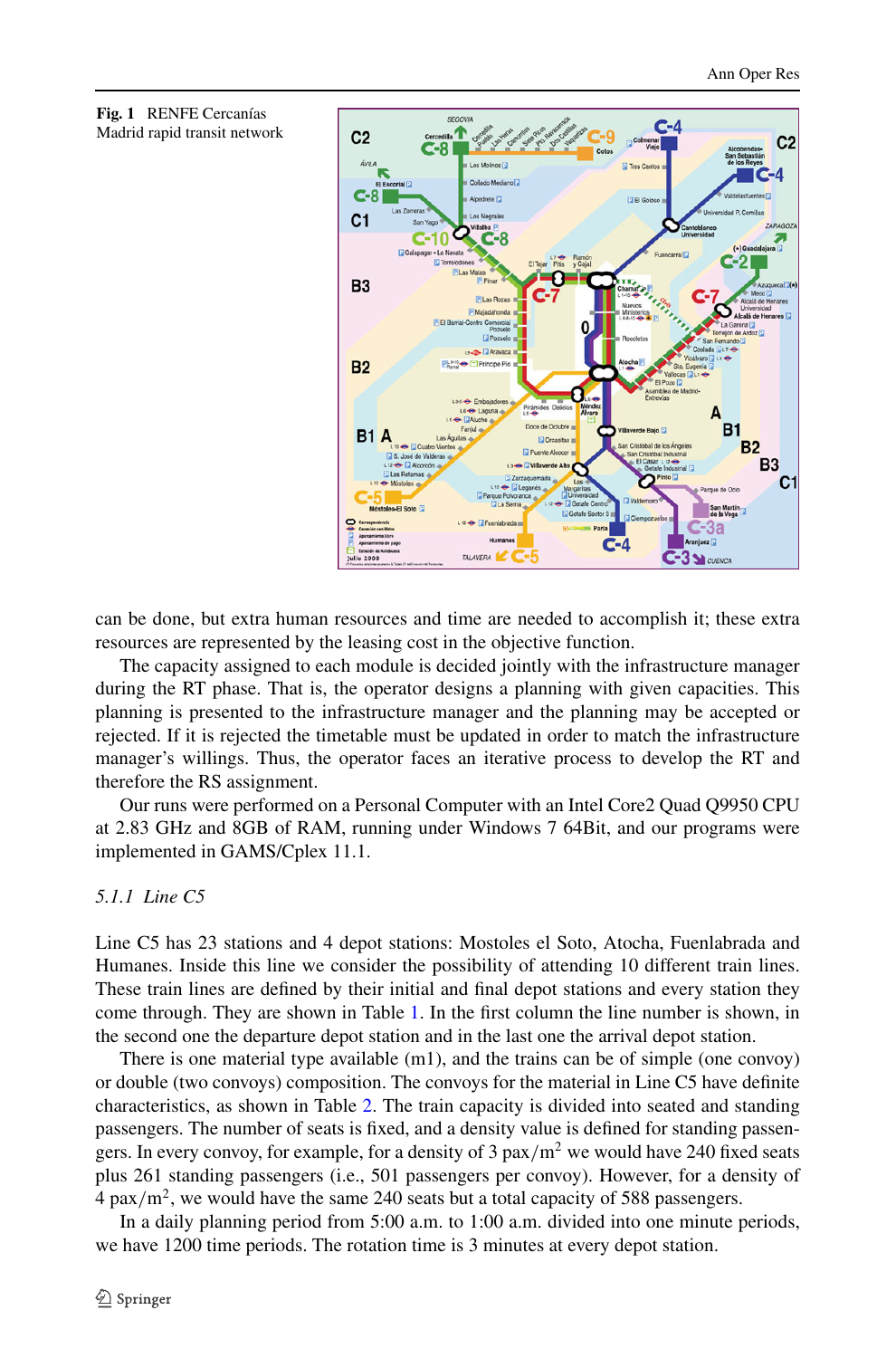| Lines | Origin           | Destination      |
|-------|------------------|------------------|
| 11    | <b>Humanes</b>   | Atocha           |
| 12.   | Atocha           | <b>Humanes</b>   |
| 13    | Fuenlabrada      | Atocha           |
| 14    | Atocha           | Fuenlabrada      |
| 15    | <b>Humanes</b>   | Móstoles El Soto |
| 16    | Móstoles El Soto | <b>Humanes</b>   |
| 17    | Fuenlabrada      | Móstoles El Soto |
| 18    | Móstoles El Soto | Fuenlabrada      |
| 19    | Atocha           | Móstoles El Soto |
| 110   | Móstoles El Soto | Atocha           |

<span id="page-14-0"></span>

<span id="page-14-1"></span>

|        | <b>Table 2</b> Convoy capacity and |
|--------|------------------------------------|
| length |                                    |

| length | <b>Table 2</b> Convoy capacity and | Material type  |     |      | Seats Standing Density $(\text{pax/m}^2)$ Length (m) |    |
|--------|------------------------------------|----------------|-----|------|------------------------------------------------------|----|
|        |                                    | m1             | 240 | 261  |                                                      | 80 |
|        |                                    |                |     | 348  | 4                                                    |    |
|        |                                    |                |     | 870  | 10                                                   |    |
|        |                                    | m <sub>2</sub> | 277 | 360  | 3                                                    | 80 |
|        |                                    |                |     | 480  | 4                                                    |    |
|        |                                    |                |     | 1200 | 10                                                   |    |
|        |                                    |                |     |      |                                                      |    |

# *5.1.2 Lines C3&C4*

Line C3 is composed of 12 stations and 3 depot stations: Chamartín, Atocha and Aranjuez. In line C4, there are 18 stations and 8 depot stations: Parla, Parla Industrial, Getafe Centro, Atocha, Chamartín, Tres Cantos, Alcobendas and Colmenar Viejo. Some depot stations are shared between these lines.

There is one material type available (m2), and the train services can have simple (one convoy) or double (two convoys) compositions (see Table [2](#page-14-1)). Because the same material is used for both lines, RS can be interchanged between them.

Inside this line we consider the possibility of attending different train lines. These train lines are defined by their initial and final depot stations and every station they come through. They are shown in Table [3.](#page-15-0) In the first column the line number is shown, in the second one the departure depot station and in the last one the arrival depot station.

# 5.2 Rolling stock assignment with fixed timetable

Cadarso and Marín ([2011\)](#page-21-5) developed a model to assign RS to a set of scheduled trains (fixed timetable) in a RTN. They show how different solutions can be obtained by varying the penalties for excess passengers. These results are summarized in Table [4](#page-15-1) for lines C5 and C3& C4, where different penalty cases are studied showing the results obtained. The pair of excess passenger penalties ( $epc_{a,\tau}^{3-4}$ ,  $epc_{a,\tau}^{4-\text{up}}$ ) is listed in the second and third columns, the number of convoys used in the proposed solution (#C) in the fourth column, the train service operating costs (TSOC) in the fifth column, the empty movement operating costs (EMOC) in the sixth column, excess passenger costs (PEC) are shown in the seventh column, and the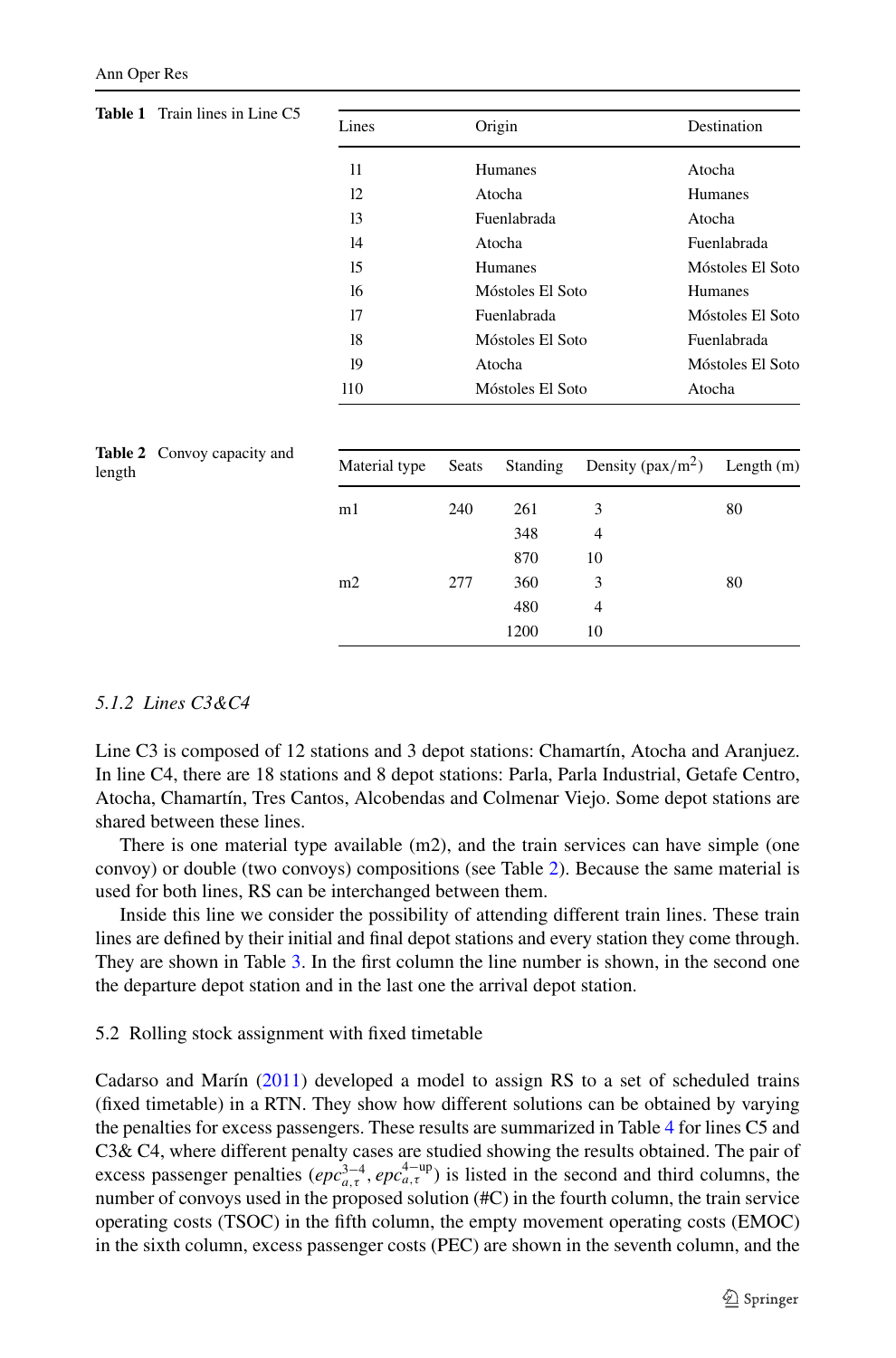<span id="page-15-0"></span>

| <b>Table 3</b> Train lines in lines |       |            |             |
|-------------------------------------|-------|------------|-------------|
| C3&C4                               | Lines | Origin     | Destination |
|                                     | 11    | Parla      | Colmenar    |
|                                     | 12    | Colmenar   | Parla       |
|                                     | 13    | Parla      | Alcobendas  |
|                                     | 14    | Alcobendas | Parla       |
|                                     | 15    | Parla      | Chamartín   |
|                                     | 16    | Chamartín  | Parla       |
|                                     | 17    | Colmenar   | Atocha      |
|                                     | 18    | Atocha     | Colmenar    |
|                                     | 19    | Alcobendas | Atocha      |
|                                     | 110   | Atocha     | Alcobendas  |
|                                     | 111   | Aranjuez   | Chamartín   |
|                                     | 112   | Chamartín  | Aranjuez    |
|                                     |       |            |             |

<span id="page-15-1"></span>**Table 4** Lines C5 and C3&C4 RS model solutions

| Line           | $3 - 4$<br>$epc_{a,\tau}$ | $4 - up$<br>$epc_{a,\tau}$ | #C | <b>TSOC</b> | <b>EMOC</b> | PEC  | $\#CC$ |
|----------------|---------------------------|----------------------------|----|-------------|-------------|------|--------|
| C <sub>5</sub> | 0.5                       | 3                          | 66 | 78331.44    | 1635.76     | 3019 | 16     |
|                |                           | 5                          | 64 | 80099.76    | 1265.04     | 3554 | 20     |
|                | 3                         | 6                          | 65 | 82896.24    | 1281.36     | 4403 | 18     |
| C3&C4          | 0.5                       | 3                          | 62 | 87170.89    | 3951.18     | 2751 | 28     |
|                |                           | 5                          | 63 | 87837.52    | 4090.83     | 2177 | 34     |
|                | 3                         | 6                          | 62 | 88094.56    | 4090.83     | 2462 | 34     |

number of composition changes (#CC) in the last column. These results were obtained in times on the order of one minute. Moreover, these problems were solved to optimality.

With passengers in excess penalty values the offered capacity can be controlled. That is, if these penalties are big enough, passengers in excess will not arise and great capacity will be offered. However, if they are low enough, a lot of passengers in excess will appear in the model solution because of the low capacity offered.

In this paper, we will choose the same penalties for every arc and time period for simplicity. These penalty values are those ones according to the operator willings based on the results summarized in Table [4](#page-15-1).

### 5.3 Passenger Demand Approach

Passenger demand is defined as a flow through every arc *a* during each time period *τ* . In *τ* 's definition the scalar *k* is implicit. This scalar's value represents the level of aggregation for passenger demand. For example, for  $k = 1$  we have the union of two consecutive time periods  $t, t'$ ; that is, we will have that every passenger flow departing during  $t, t'$  will be treated as an aggregated passenger flow.

In this way, depending on *k*'s value, the model size and solution will change. In order to illustrate the RT&RS model size for different *k* values, Table [5](#page-16-0) shows the model size for the Line C5 study case. The RT&RSM numbers of discrete and continuous variables, constraints and non-zero elements are given for the model (RT&RSM). The number of discrete variables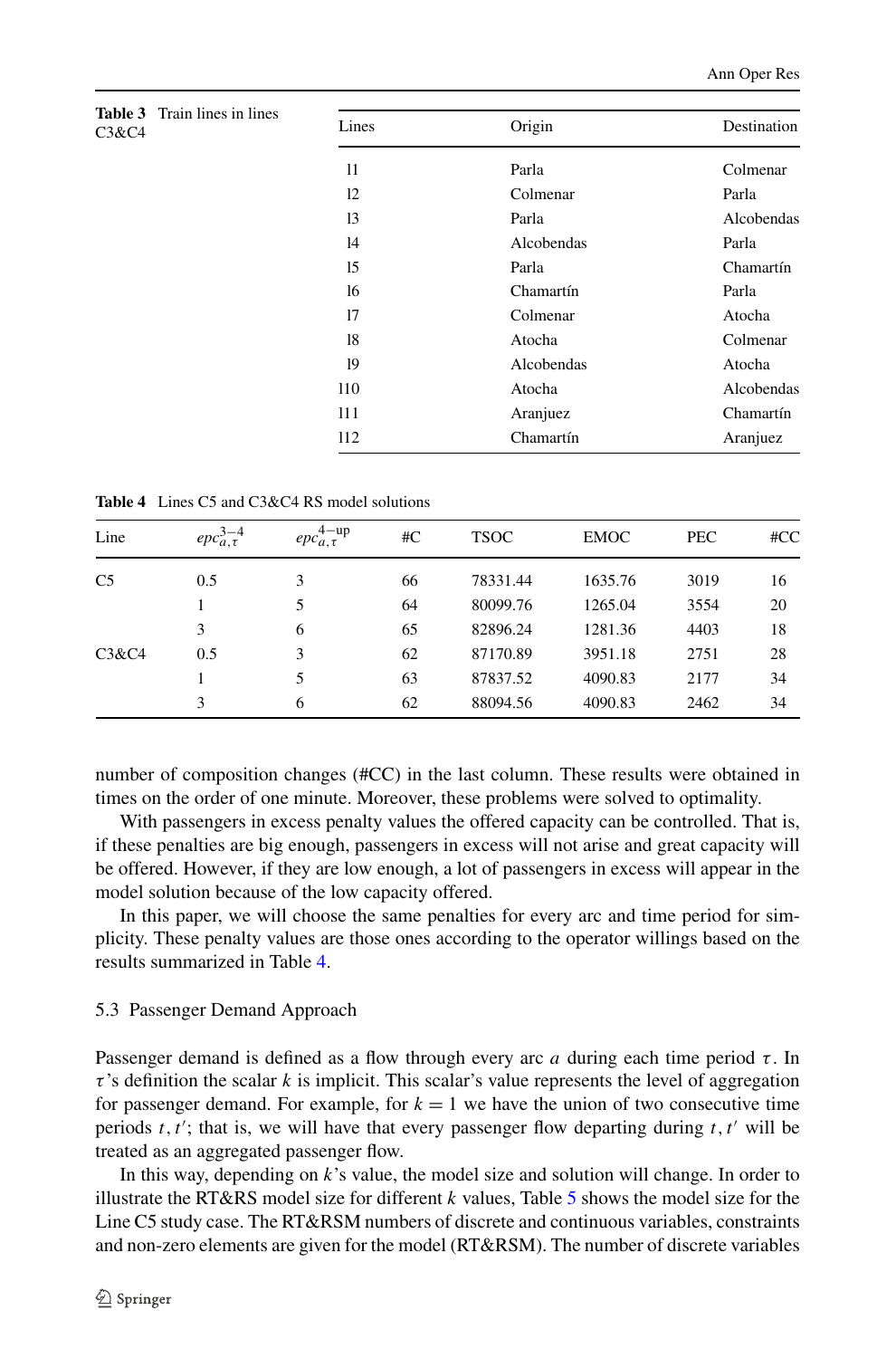|                        | RT&RSM                                  |
|------------------------|-----------------------------------------|
| # Discrete variables   | 54130                                   |
| # Continuous variables | 190804-190384-189409-188113-186847      |
| # Constraints          | 105386-104826-103526-101798-100110      |
| # Non-zero elements    | 1396843-1601563-1758451-1853187-1902275 |

<span id="page-16-0"></span>**Table 5** Lines C5 and and C3&C4 RT&RS model: the number of variables, constraints and non-zeros

<span id="page-16-1"></span>

**Fig. 2** Different RT&RS solutions for Line C5 obtained by varying  $\tau(k)$  value

remains equal for every case because they do not depend on  $\tau$ . However, the rest of variables, constraints and non-zero elements vary with *τ* definition.

We have done a study varying  $\tau$  definition. The different cases we have studied are the following: aggregating two time periods  $(k = 1)$ , four  $(k = 3)$ , six  $(k = 5)$ , eight  $(k = 7)$  and ten  $(k = 9)$  time periods. In this way, the model size is presented for every studied case in Table [5](#page-16-0) for Line C5.

Every computational experience has been stopped after 1 hour of computational time. For every of them the optimality gap was always lower than 3%. In these computational experiments the robustness parameters have not been included. That is, the parameter  $\theta_{s,s',t}$ is set to one and the parameter  $\vartheta_{s,t}$  to its nominal value. On the left handside of Fig. [2](#page-16-1) the objective function value of the mixed-integer program and of the linear relaxation program is showed for Line C5. The first one is represented by the continuous line and the second one by the discontinuous line. The value corresponding to  $k = 0$  is the case where the RS assignment is done for a given and fixed timetable. As *k* goes up we can see how the liner relaxation becomes weaker; we must mention that the optimality gap (after 1 hour of computation) also increases as  $k$  goes up, but never exceeding the  $3\%$ . TSOC are represented by the dotted line, which maintains the same behaviour as the objective function for the mixedinteger program. On the right handside, the number of convoys used (continuous line) and the number of composition changes performed (discontinuous line) are shown for every case. The convoys used is maintained almost equal for every case. However, the number of performed composition changes is strongly reduced as *k* goes up. One could think that decreasing composition changes mandates a bigger fleet. Nevertheless, composition changes decrease as *k* increases, that is, as the time window's span we are using to attend the passenger demand increases, which means that the model has more freedom to adequate RS flows without performing composition changes.

The minimum separation time imposed between two consecutive trains using the same infrastructure is given by the network operator and the infrastructure manager. For Line C5 this value is of 3 minutes equivalent to 3 time periods. The value of this parameter is directly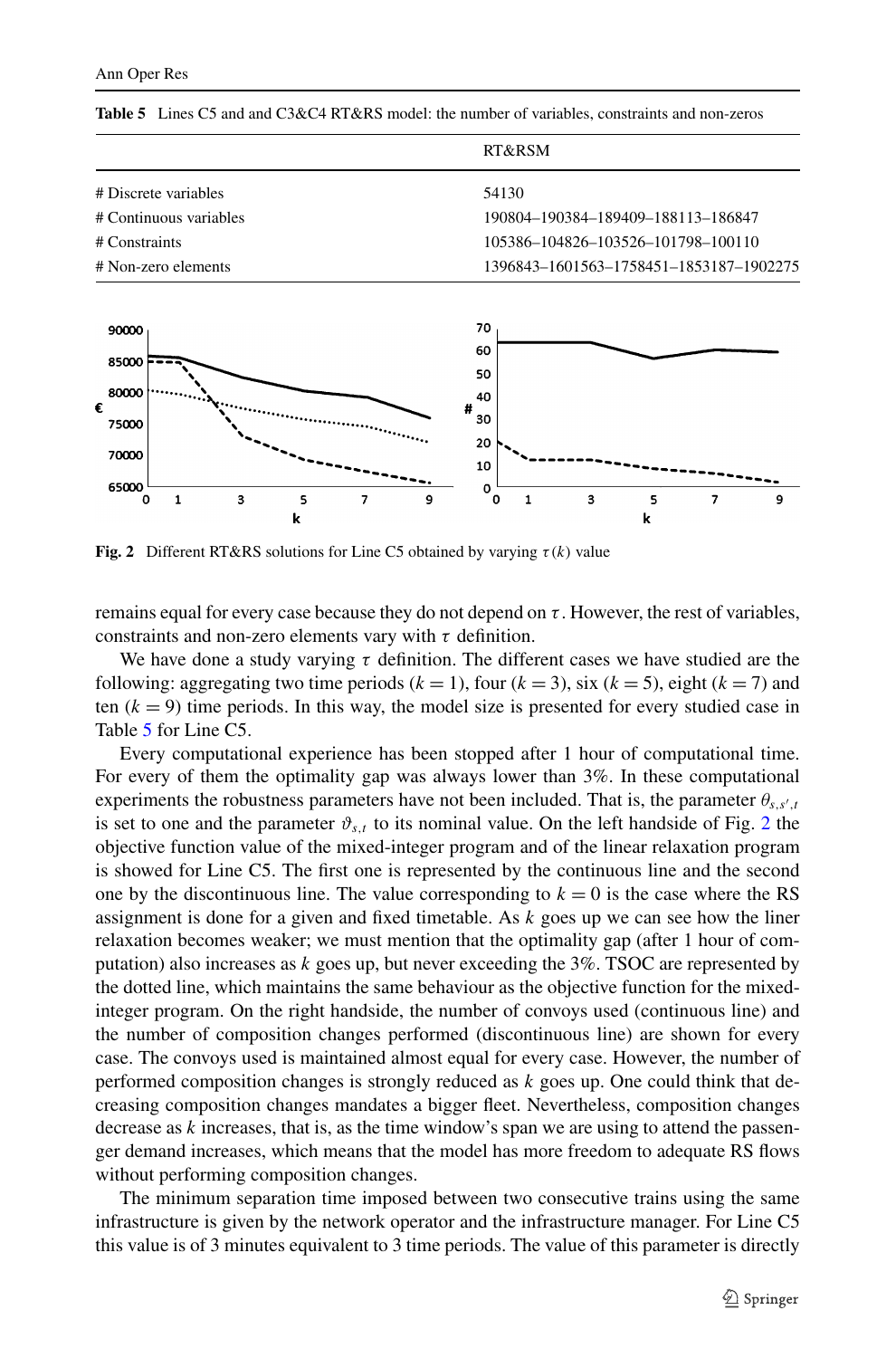<span id="page-17-0"></span>

<span id="page-17-1"></span>**Fig. 4** Different RT&RS solutions for Lines C3&C4 obtained by varying *τ(k)* value

related with the choice of *k*. We must ensure that trains are coming through the different arcs and time periods  $\tau$  enough separated in order to reduce passengers in excess. That is, if we choose  $\tau$ 's length lower than the time separation, it may occur that many passengers are neglected. In Fig. [3](#page-17-0) passengers in excess and neglected passengers for the two consecutive arcs with the greatest passenger flow are showed for Line C5. The frequency values for these arcs are also represented. The continuous line represents these frequency values which are maintained around the same value for every tested case. The discontinuous and dotted lines represent the sum of neglected and in excess passengers for two different arcs. We must mention that neglected passengers appeared only for the case where  $k = 1$ . In order to develop more computational experiments for the Line C5 we choose the case where  $\tau$  is exactly two times the value of the separation time, that is,  $k = 5$ . In this case we can see how passengers in excess are halved compared to the initial case where the timetable was fixed.

For Lines C3&C4 the same approach has been used, that is, 1 hour of computational time for each study case. For every of them the optimality gap was also always lower than 3%. On the left handside of Fig. [4](#page-17-1) the objective function value of the mixed-integer program and of the linear relaxation program is showed for Lines C3&C4. The first one is represented by the continuous line and the second one by the discontinuous line. The value corresponding to  $k = 0$  is the case where the RS assignment is done for a given and fixed timetable. TSOC are represented by the dotted line, which maintains the same behaviour as the objective function for the mixed-integer program. On the right handside, the number of convoys used (continuous line) and the number of composition changes performed (discontinuous line) are shown for every case.

In Lines C3&C4 the separation time is of 5 minutes. As we said before, if we choose *τ* 's length lower than the time separation, it may occur that many passengers are neglected. For this reason the objective function value in Fig. [4](#page-17-1) is very high for *k* ranging from 1 to 3. In Line C5 this issue was not a big problem because the separation time was lower and even for  $k = 1$  there were few neglected passengers. In order to develop more computational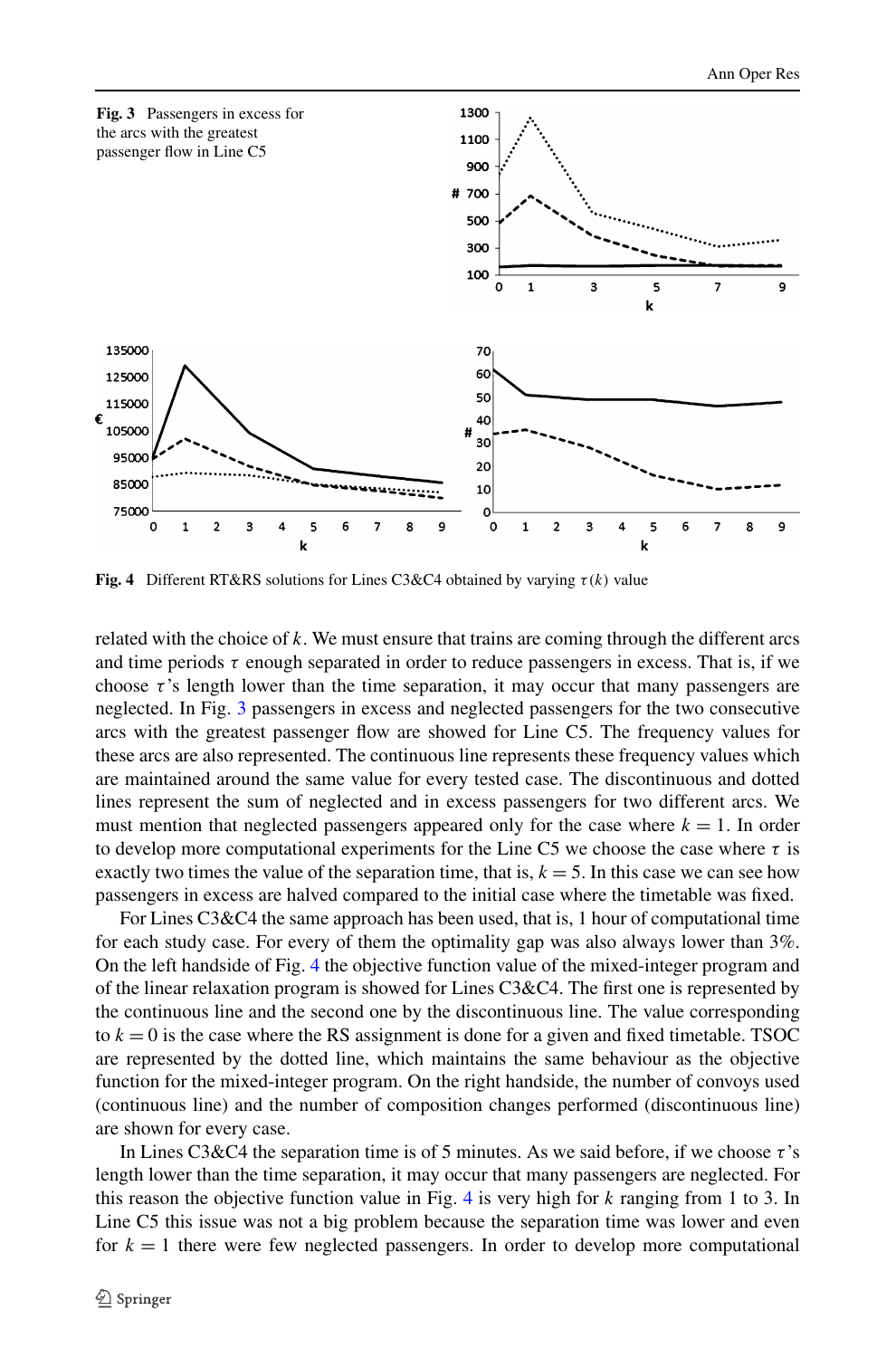| Line          | Solution  | #C | <b>TSOC</b> | <b>EMOC</b> | <b>PEC</b> | #CC      | Savings $(\%)$           |
|---------------|-----------|----|-------------|-------------|------------|----------|--------------------------|
| $C5 (k = 5)$  | RT&RS     | 57 | 75792.24    | 1892.72     | 2464       | 8        | 30.7                     |
|               | RS        | 64 | 80099.76    | 1265.04     | 3554       | 20       | 27.4                     |
|               | Current   | 74 | 109765.20   | 2232.12     | 874        | $\Omega$ |                          |
| $C3&C4 (k=9)$ | RT&RS     | 48 | 81865.91    | 2086.29     | 1372       | 12       | 41.2                     |
|               | <b>RS</b> | 63 | 87837.52    | 4090.83     | 2177       | 34       | 35.6                     |
|               | Current   | 72 | 136633.86   | 6083.88     | 1550       | $\Omega$ | $\overline{\phantom{0}}$ |

<span id="page-18-0"></span>**Table 6** RT&RS model solution compared to RS with fixed timetable solution and current RENFE solution

experiments for Lines C3&C4 we choose the case where  $\tau$  is exactly two times the value of the separation time, that is,  $k = 9$ .

In Table [6](#page-18-0) different solutions are listed for Lines C5 and C3&C4. For each of them, in the first row the solution obtained by the proposed RT&RS model is shown (for Line C5  $k = 5$ ) and for Lines C3&C4  $k = 9$ ). In the second one, the solution obtained with the RS assignment with fixed timetable. In the last one, the current solution operated by RENFE. In the third column the number of used convoys (#C) is listed; this number is lowered compared to the current solution operated by RENFE and to the one obtained by RS assignment with fixed timetable. In this way, maintenance costs are also reduced because they depend on the number of used convoys. In the fourth column operating costs (TSOC) are shown, which are also slightly reduced. In the fifth column, empty movement costs (EMOC) are listed; they are reduced compared to the current solution; however, in the RT&RS solution these costs are increased compared to the RS assignment with fixed timetable. Passengers in excess costs are increased compared to the current solution; however, these costs include passengers above 3 pax*/*m<sup>2</sup> and RENFE considers passengers in excess when there are passengers exceeding  $3.5 \text{ pax/m}^2$  (see Cadarso and Marín [2011](#page-21-5)). In the current solution there are no composition changes (#CC); however, in order to enable a schedule using fewer convoys they arise for the studied cases; for the case where the timetable is optimized the number of composition changes is lower due to the great freedom that supposes the timetable optimization. In the last column savings in operating costs with respect to the current solution are shown.

### 5.4 Maintenance costs

An important cost to the operator is the maintenance cost. For example, for this material, there is a daily fixed cost of, say,  $400 \in$ . Given the importance of the number of convoys used in the network, different solutions must account for that number.

If we compare any of the proposed solutions in Table [6](#page-18-0) with the current solution provided by RENFE's operators, we can see that the number of used convoys is smaller.

However, the model does not account for this maintenance costs. These costs may be included in the model formulation through an economic penalty representing maintenance costs per used convoy in the objective function. This cost is represented by a parameter  $mc<sub>m</sub>$ which depends on the material type. The complete term in the objective function representing daily maintenance costs is as follows:  $\sum_{s,m,c \in S,M,C} mc_m o_c y t_{s,t_i,m,c}$ . It is the sum of the number of convoys of each material in every station at the beginning of the planning period multiplied by the daily maintenance cost.

In Table [7](#page-19-0) the obtained results are presented. For each study case, the RT&RSM with maintenance costs solution is listed first. Secondly the RT&RSM solution. As maintenance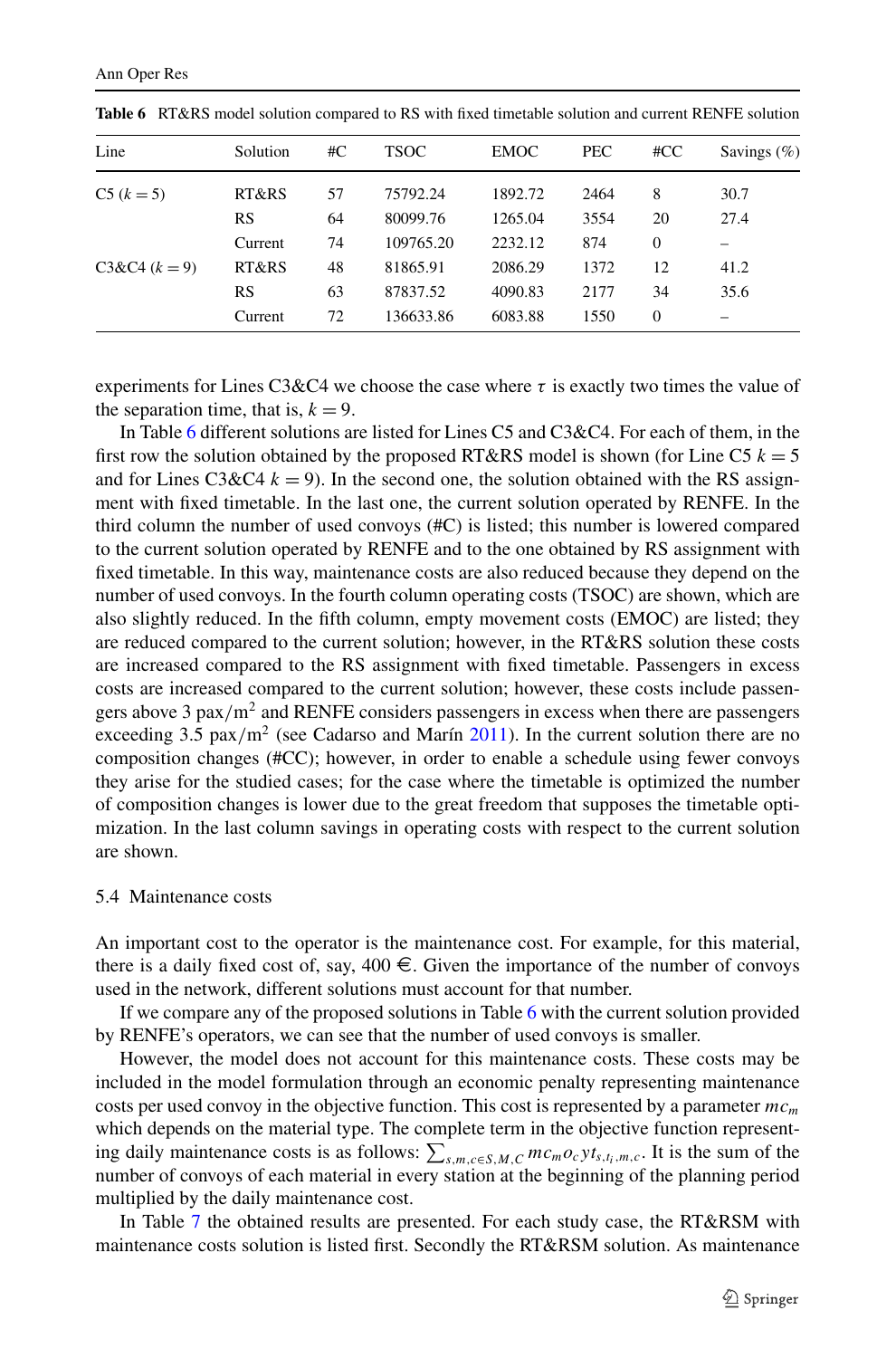<span id="page-19-1"></span>

| Solution                                | #C | <b>TSOC</b> | <b>EMOC</b> | PEC.  | #CC |
|-----------------------------------------|----|-------------|-------------|-------|-----|
| Line C5 RT&RS with maintenance costs    | 54 | 76690.32    | 1833.44     | 3069  | 28  |
| Line C5 RT&RS                           | 57 | 75792.24    | 1892.72     | 2464  | 8   |
| Line C3&C4 RT&RS with maintenance costs | 43 | 84674.94    | 1242.93     | 2207  | 14  |
| Line C3&C4 RT&RS                        | 48 | 81865.91    | 2086.29     | 1372. | 12  |

<span id="page-19-0"></span>**Table 7** Lines C5 and C3&C4 RT&RS model with and without maintenance costs comparison

**Table 8** Comparing non-robust and robust solutions

| Case              | <b>TSOC</b> | <b>EMOC</b> | #EMRH | <b>PEC</b> | #CC | #CCRH |
|-------------------|-------------|-------------|-------|------------|-----|-------|
| Line C5 NoRob     | 75792.24    | 1892.72     | 15    | 2464       |     | 3     |
| Line C5 Rob       | 76966.72    | 650.64      | 10    | 3311       | 6   | 2     |
| Lines C3&C4 NoRob | 81865.91    | 2086.29     |       | 1372       | 12  | 8     |
| Lines $C3&C4$ Rob | 82847.21    | 1816.62     |       | 1658       | 8   | 5     |

costs depending on the number of convoys used have been included, the number of convoys used is lower than in the case where they are not. However, TSOC are increased; this may be due to the fact that as fewer convoys are available, capacity cannot be adjusted as in the case where more convoys were available, so more kilometers must be rolled by the fleet. PEC present an expected behavior because as capacity is not so well adjusted they go up. Finally, in order to allow using a smaller fleet size more composition changes are performed.

# 5.5 Robust solutions

Robustness parameters are obtained from operators. For example, in line C5, the Atocha depot station is shared among more than 5 different lines. This causes the capacity of C5 material to vary strongly during the planning period. Robustness parameters are chosen to try to avoid (if possible) composition changes and empty movements with the destination Atocha.

As we have stated above, robustness may be introduced with different approaches. Some of these approaches could prevent dangerous empty movements and composition changes. Dangerous empty movements and composition changes are recognized as those occurring during rush hours. To illustrate this effect, two different cases are shown. In the first case, no robustness is introduced (NoRob) (i.e.,  $\theta_{s,s',t} = 1$  and  $\vartheta_{s,t}$  is equal to its nominal value for all possible cases). In the second case, robustness is introduced (Rob), doubling the values of these parameters at rush hours from 7:00 a.m. to 10:00 a.m. and from 2:00 p.m. to 5:00 p.m. The computational results are shown in Table [8](#page-19-1). In both cases, the rest of the parameters are those used in the previous examples.

We can see the differences between both cases in Table [8](#page-19-1). In the second column, the train service operating costs (TSOC) are shown. In the robust case, these costs are greater because more train services are set to double composition; this cost may represent the robustness cost. In the third column, the empty movement costs (EMOC) are shown, which are lower than those of the no robustness case. If we pay attention to empty movements during rush hours (#EMRH), we can see that the number of empty movements is reduced, achieving one of our goals. In a similar way, robustness is introduced in the solution by avoiding composition changes during rush hours (#CCRH). However, introducing robustness into the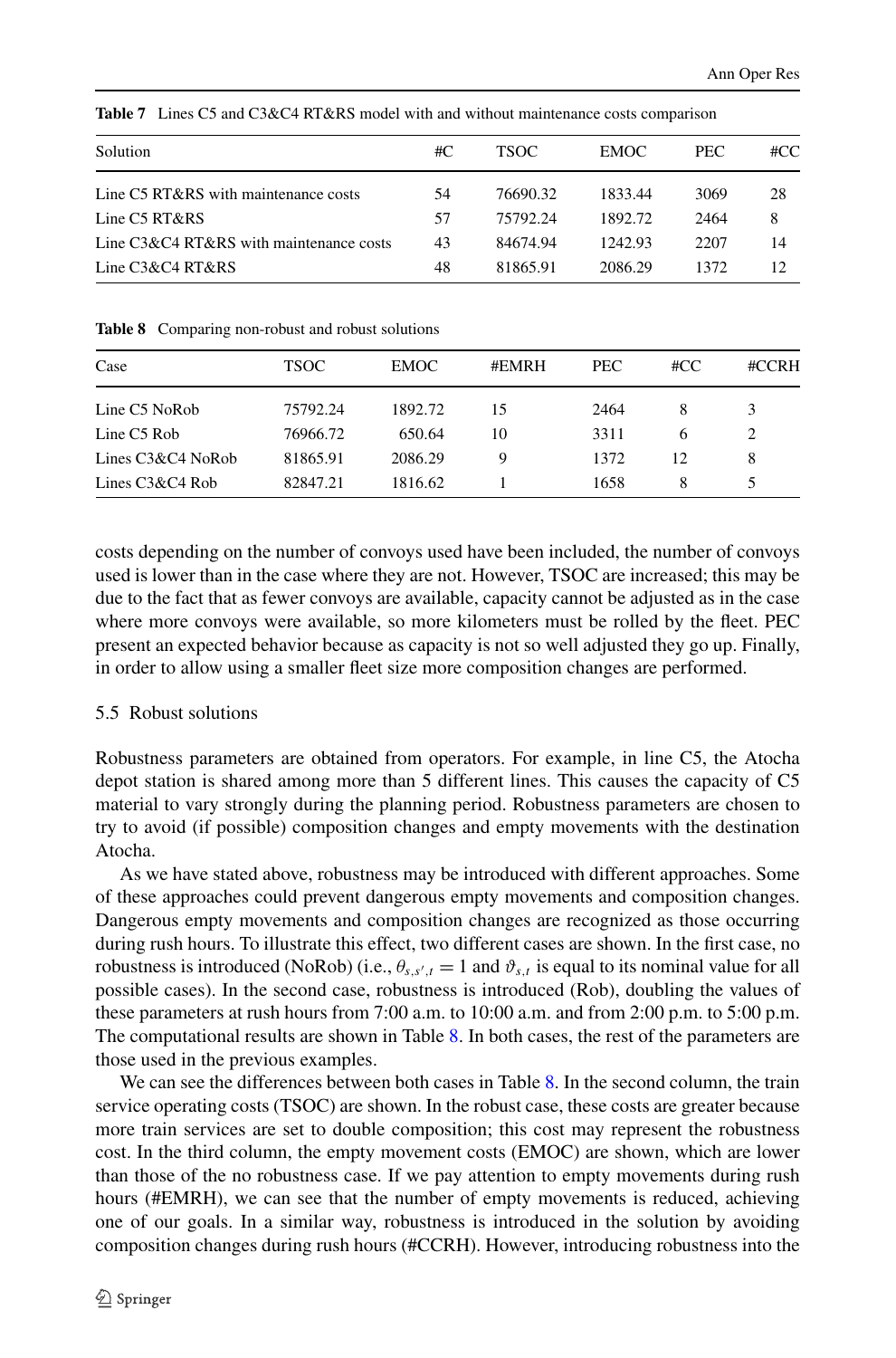| Case               | <b>TSOC</b> | EMOC.   | #EMRH | PEC. | #CC | #CCRH |
|--------------------|-------------|---------|-------|------|-----|-------|
| Line C5 Rob        | 76966.72    | 650.64  | 10    | 3311 | 6   | 2     |
| Line C5 S-Rob      | 77302.08    | 646.24  | 3     | 2728 | 12  | 3     |
| Line $C3&C4$ Rob   | 82847.21    | 1816.62 |       | 1658 | 8   | 5.    |
| Line $C3&C4$ S-Rob | 82697.69    | 2884.74 | 11    | 1225 | 10  | 6     |

<span id="page-20-1"></span>**Table 9** Comparing robust and swapping robustness solutions for lines C5 and C3&C4

model makes passengers in excess costs (PEC) to rise up. In this case, robustness costs remain partially on passengers.

Another way of introducing robustness into the model is to ensure swapping operations. The model is obeyed to provide solutions with free parkings in depot stations at lines' edges. In this way, the obtained solution will be more resistant to possible delays because they may be alleviated by swapping trains. This robustness (S-Rob) may be achieved by reducing strategic depot stations capacity in order to always allocate some convoys to perform swapping operations.

We compare robust (Rob) and swapping robust (S-Rob) solutions in Table [9](#page-20-1). Robust solutions are those ones obtained applying the previous explained approach. Swapping robust solutions are those ones obtained by ensuring capacity in certain depot stations in order to perform swapping operations if necessary. As we can see, TSOC are showed in the second column. EMOC in the third one. #EMRH, in the fourth column, are strongly reduced for Line C5 but they are strongly increased for Lines  $C3\&C4$ . These two opposite solutions mean that in Line C5 there is enough capacity to continue operating even when we reduce capacity in order to ensure swapping operations. However, for Lines C3&C4 this is not true, capacity is not enough and many empty movements must be done during rush hours. In this way, we are gaining robustness through swapping opportunities but we are also getting worse robustness through empty movements: a trade off must be selected depending on the available infrastructure. In the next column, PEC are showed. They are reduced due to the fact that more trains are set to double composition, and that more composition changes are needed; both facts make to fit better capacity to passenger flows. Composition changes (#CC) are increased because capacity for the S-Rob case is lower. Similarly, composition changes during rush hours (#CCRH) are increased.

# <span id="page-20-0"></span>**6 Conclusions**

In the paper an integration of the railway timetabling and rolling stock assignment problem is formulated in the emerging area of urban rapid transit networks. The planned frequencies are known from the railway line planning problem. However, the proposed model updates frequencies providing a more efficient network operation.

Services constraints have been included ensuring that frequencies for some arcs are maintained in a determined frequency window. Moreover, these constraints also ensure that the headway is maintained for every train line in the network. In the passenger constraints for the demand, passengers in excess and unattended passengers are considered; we include different capacities depending on standing passengers' density. Finally, in the rolling stock constraints shunting operations, fleet and depot capacities, and symmetry constraints have been included.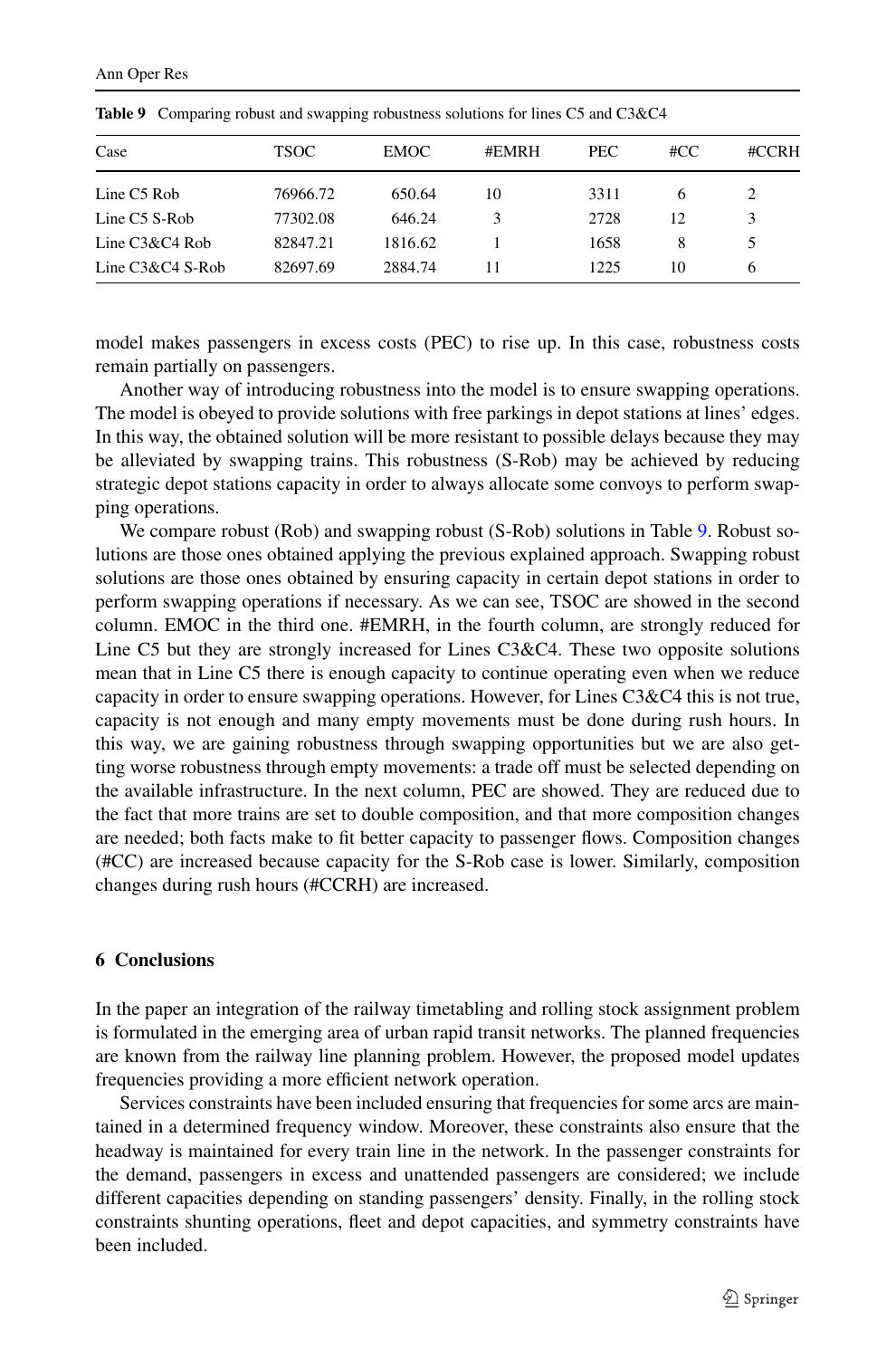In the model operating and leasing costs are minimized jointly with penalties for robustness. Robustness has been defined through penalizing difficult shunting operations. Another robust approach has also been included: ensuring parkings in strategic depot stations in order to perform swapping operations. Maintenance costs have been included adding to the objective function maintenance daily costs for each material and convoy.

RENFE data have been used for the computational tests for the rapid transit network in Madrid. The presented service network design model considers the possible train lines in that network. The possible train lines are defined as those services between depot stations departing during each time period. Among them, the model chooses the optimal services (i.e.: the number of scheduled services are about 370 and 410 for Lines C5 and C3&C4, respectively). Computational results show how the rolling stock assignment depends on the efficiency of the railway timetable. We do not only change the timetable; also updating frequency values we introduce a greater freedom. That is, comparing with the rolling stock assignment with fixed timetable, we can see how better solutions can be obtained improving the overall solution efficiency and getting a greater robustness degree. We have also studied the possibility of minimizing maintenance costs for every material. However, using this approach, solutions with a lower degree of robustness are obtained because more composition changes are needed, which deteriorates the network operation.

The proposed model treats passenger demand from a centralized point of view. We represent passenger demand as a passenger flow through arcs. In order to decide the new timetable, passenger flow is aggregated in time, that is, every flow through a determined arc during a certain time interval is aggregated into the same time period. We have tried different time intervals' lengths to aggregate passenger flows showing that it must be longer than trains' headway. However, as this time length is increased, passengers' behavior is worsen in the model formulation, so a tradeoff time length must be selected.

A natural extension of this research is the recoverability of the train system in case of disruptions. In these cases, the modification of the train timetabling, the cancellation and the outfit of new services is studied during the disrupted time period, trying to minimize rolling stock deviations from the original planning and minimizing passengers' dissatisfaction with the new planning.

<span id="page-21-3"></span><span id="page-21-0"></span>**Acknowledgements** This research was supported by project grant PT2007-003-08CCPP from the "Ministerio de Fomento, Spain" and by the "Ministerio de Ciencia e Innovación, Spain" for project TRA2008- 06782-C02-01. Special thanks to Ángel Luis Matesanz and Isaac Musat from "RENFE Cercanías Madrid" for the data recollection and calibration. The authors also wish to thank to the anonymous reviewers for their helpful comments on this paper.

### <span id="page-21-5"></span><span id="page-21-4"></span><span id="page-21-2"></span>**References**

- <span id="page-21-1"></span>Alfieri, A., Groot, R., Kroon, L. G., & Schrijver, A. (2006). Efficient circulation of railway rolling stock. *Transportation Science*, *40*, 378–391.
- Brännlund, U., Lindberg, P. O., Nou, A., & Nilsson, J. E. (1998). Railway timetabling using Lagrangian relaxation. *Transportation Science*, *32*, 358–369.
- Ben-Khedher, N., Kintanar, J., Queille, C., & Stripling, W. (1998). Schedule optimization at SNCF: from conception to day of departure. *Interfaces*, *28*, 6–23.
- Cacchiani, V., Caprara, A., & Toth, P. (2010). Scheduling extra freight trains on railway networks. *Transportation Research. Part B: Methodological*, *44*(2), 215–231.
- Cadarso, L., & Marín, A. (2011). Robust rolling stock in rapid transit networks. *Computers & Operations Research*, *38*(8), 1131–1142.
- Caprara, A., Fischetti, M., & Toth, P. (2002). Modeling and solving the train timetabling problem. *Operations Research*, *50*, 851–861.